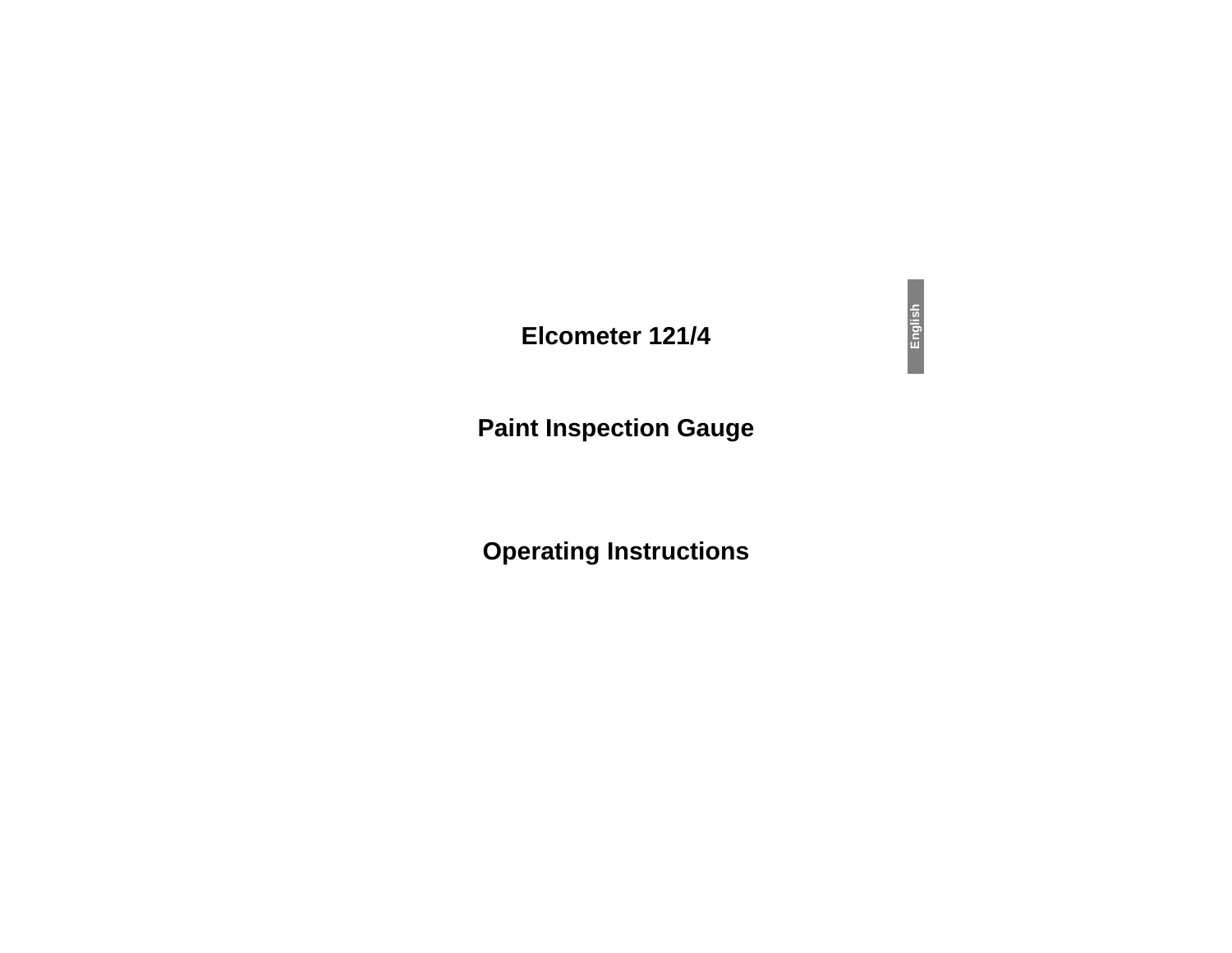

े is a registered trademark of Elcometer Limited.

All other trademarks acknowledged.

© Copyright Elcometer Limited 2009/2010.

All rights reserved. No part of this Document may be reproduced, transmitted, transcribed, stored (in a retrieval system or otherwise) or translated into any language, in any form or by any means (electronic, mechanical, magnetic, optical, manual or otherwise) without the prior written permission of Elcometer Limited.

A copy of this Instruction Manual is available for download on our Website via [www.elcometer.com](http://www.elcometer.com/downloads).

*Doc. No:TMA-0453 Issue 03Part No: 21339*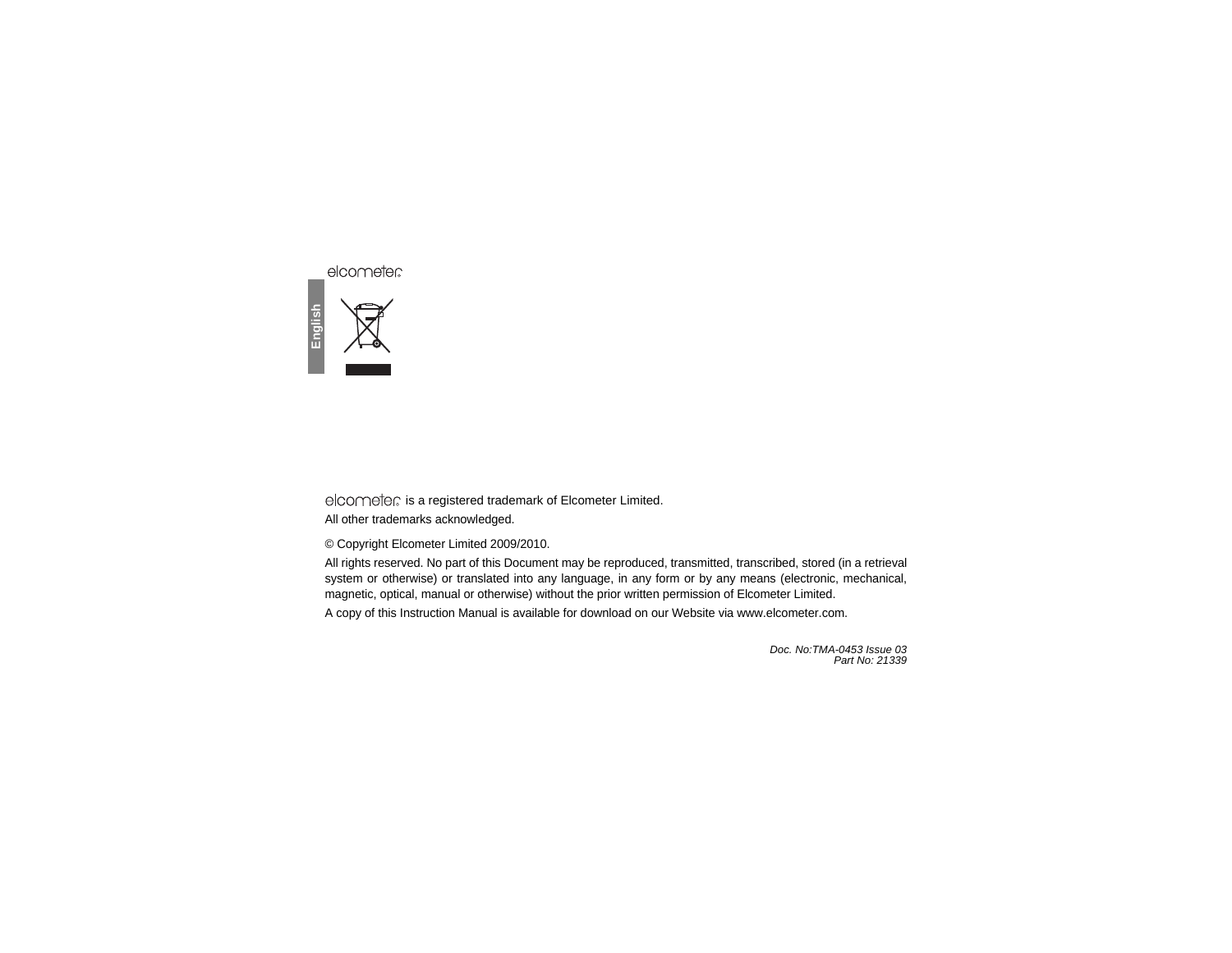# **CONTENTS**

| <b>Section</b><br>Page |  |  |  |
|------------------------|--|--|--|
|                        |  |  |  |
|                        |  |  |  |
|                        |  |  |  |
|                        |  |  |  |
|                        |  |  |  |
|                        |  |  |  |
|                        |  |  |  |
|                        |  |  |  |
|                        |  |  |  |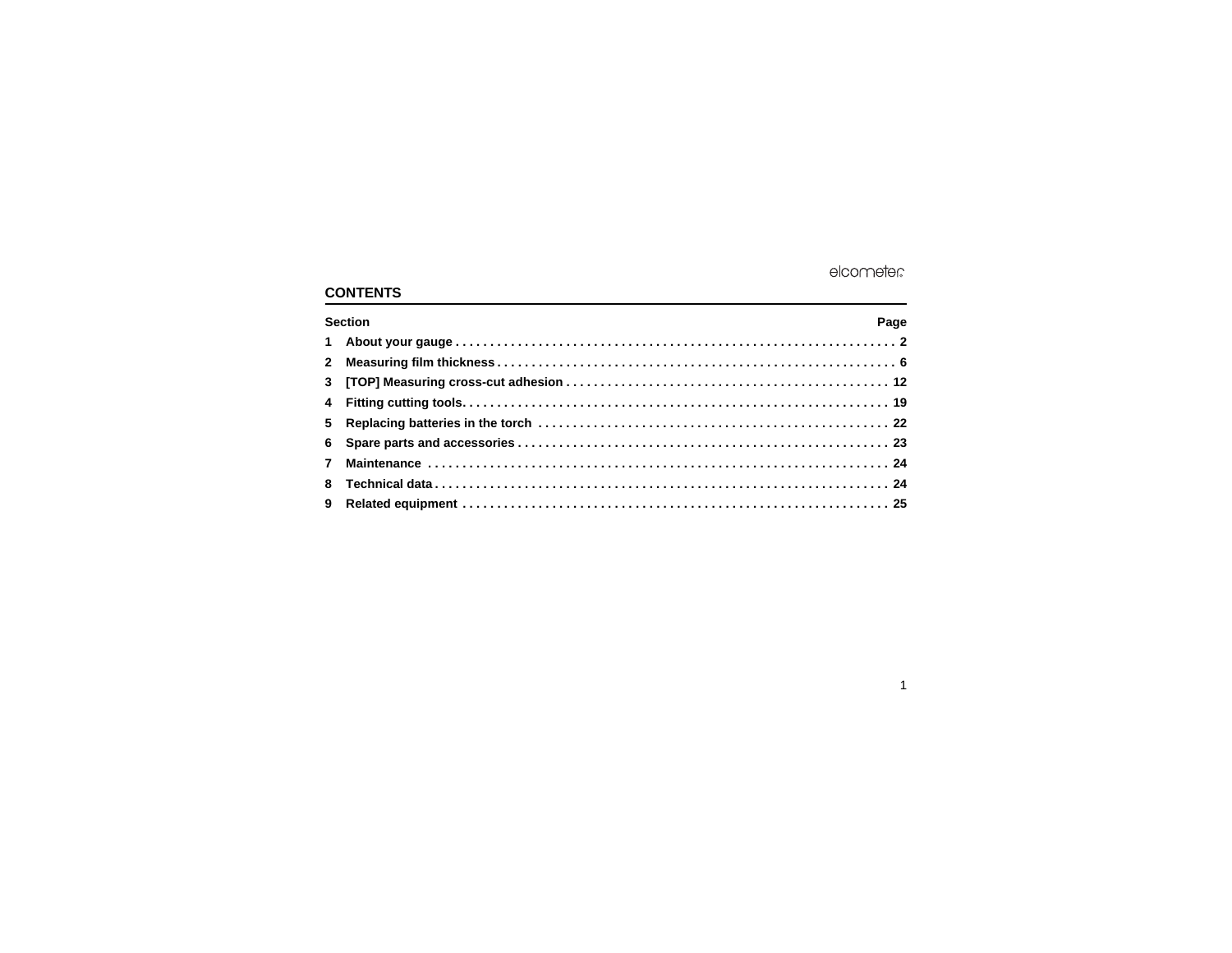Thank you for your purchase of this Elcometer 121/4 Paint Inspection Gauge (P.I.G.). Welcome to Elcometer.

Elcometer are world leaders in the design, manufacture and supply of inspection equipment for coatings and concrete. Our products cover all aspects of coating inspection, from development through application to post application inspection.

The Elcometer 121/4 P.I.G. is a world beating product. With the purchase of this gauge you now have access to the worldwide service and support network of Elcometer. For more information visit our website at [www.elcometer.com](http://www.elcometer.com)

# <span id="page-3-0"></span>**1 ABOUT YOUR GAUGE**

The Elcometer 121/4 P.I.G. is a hand-held gauge that offers a quick, versatile method of coating examination and measurement in a portable, easy-to-use format.

The gauge is available in two versions, Standard and Top:

- • Standard gauges can be used for microscopic coating examination and destructive measurement of coating thickness.
- • Top gauges have the same functionality as standard gauges and can also be used for cross hatch adhesion testing using optional tools.

This manual describes the operation of both versions of the gauge; any differences between the function of the two versions are highlighted in the text as [TOP] or [STANDARD]. *Top gauge*

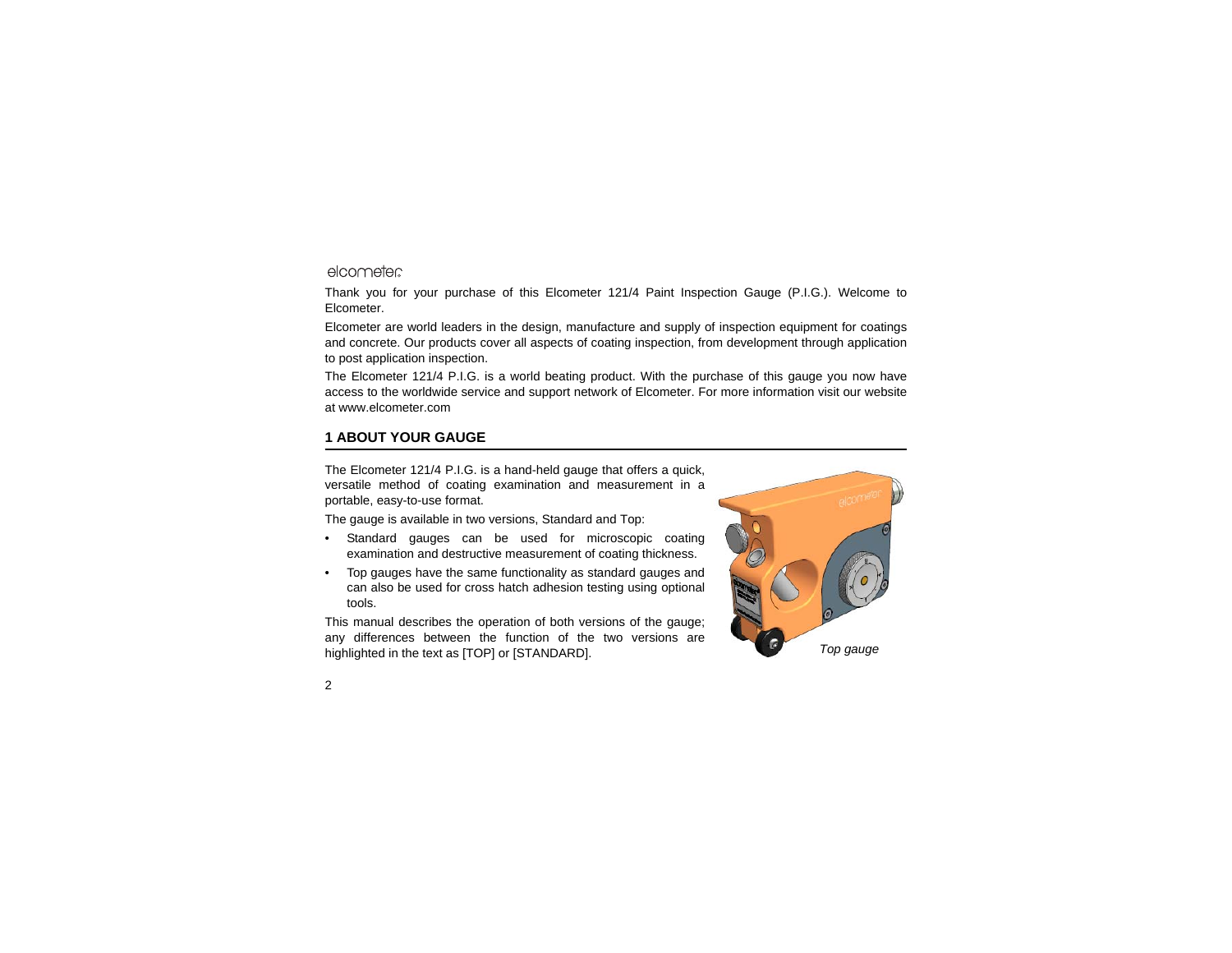Your gauge can be used on single or multiple coats on virtually all substrates, including wood, plastics, metals etc.

**To maximise the benefits of your new gauge, please take some time to read these Operating Instructions. Do not hesitate to contact Elcometer or your Elcometer supplier if you have any questions.**

#### **1.1 FEATURES**

- •Lightweight and durable - anodised aluminium construction.
- •[STANDARD] The gauge holds a single cutting tool with built-in storage for 3 cutting tools.
- • [TOP] Cutting tools are mounted on a rotary tool holder within the body of the gauge, allowing rapid change from one test to the next.
- •[TOP] The tool holder accommodates three cutting tools plus an optional cross hatch cutting tool.
- •Built-in 50x microscope with rotatable graticule scale.
- •Bright white LED light - ensures clear vision through the microscope.
- •Small size - facilitates use of the gauge in confined areas.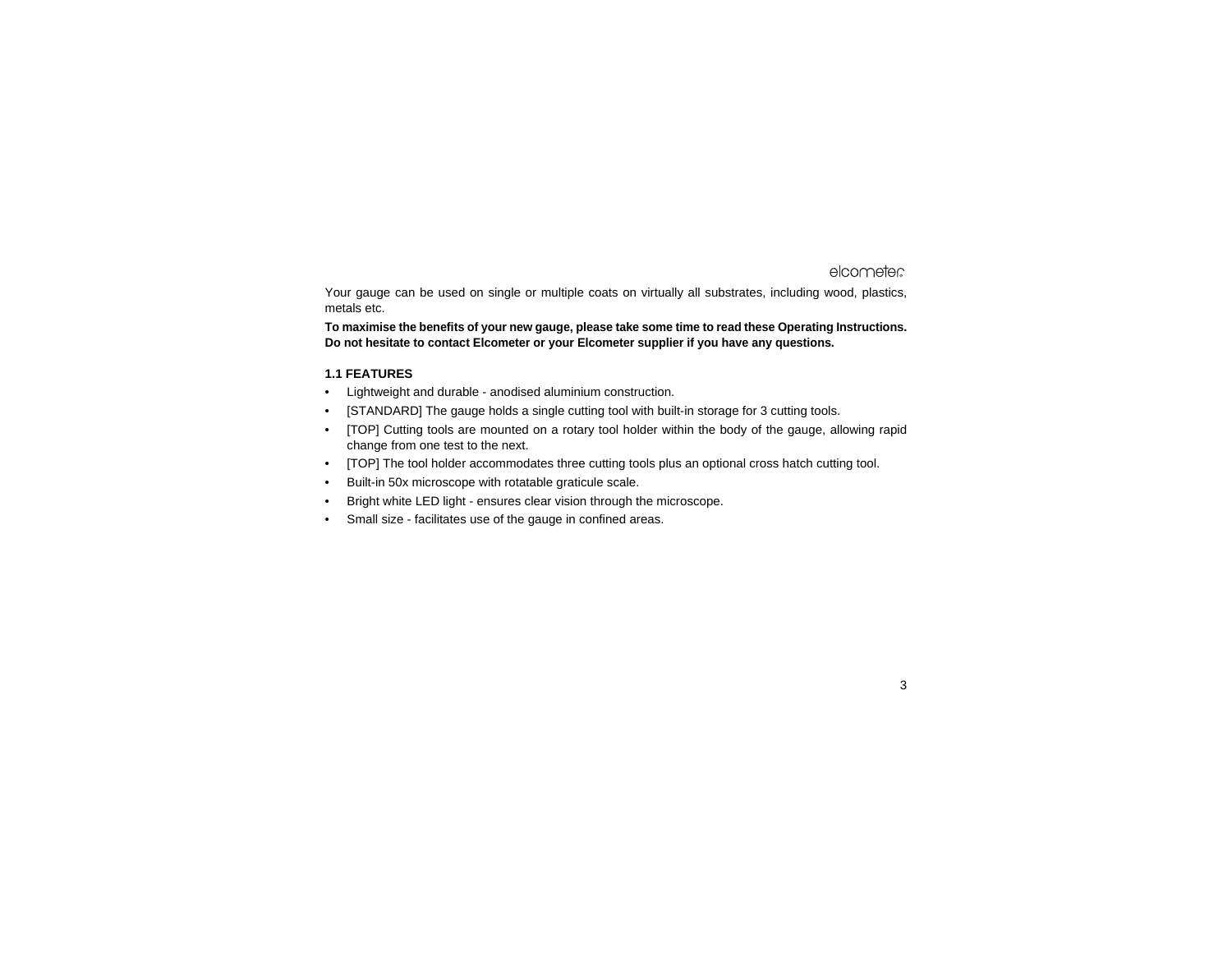#### **1.2 STANDARDS**

Depending upon model, the Elcometer 121/4 P.I.G. can be used in accordance with the following National and International Standards (optional accessories will be required to test in accordance with some of the standards listed):

| <b>Standard</b>                                      | <b>Standard</b>           | Top |
|------------------------------------------------------|---------------------------|-----|
| AS 1580.108.2                                        | ✓                         |     |
| ASTM D4138-A                                         | ✓                         |     |
| <b>DIN 50986</b>                                     | ✓                         |     |
| ISO 2808-6B supersedes ISO 2808-5B and BS 3900-C5-5B | ✓                         |     |
| <b>ASTM D 3359-B</b>                                 | $\boldsymbol{\mathsf{x}}$ | ✓   |
| EN 13523-6 supersedes ECCA T6                        | $\boldsymbol{\mathsf{x}}$ |     |
| NF T30-123                                           | ✓                         | ✓   |
| AS 1580.408.4                                        | $\boldsymbol{\mathsf{x}}$ | ✓   |
| AS 3894.9                                            | $\boldsymbol{\mathsf{x}}$ |     |
| ISO 16276-2                                          | $\boldsymbol{\mathsf{x}}$ |     |
| ISO 2409 supersedes BS 3900-E6, NF T30-038           | ×                         |     |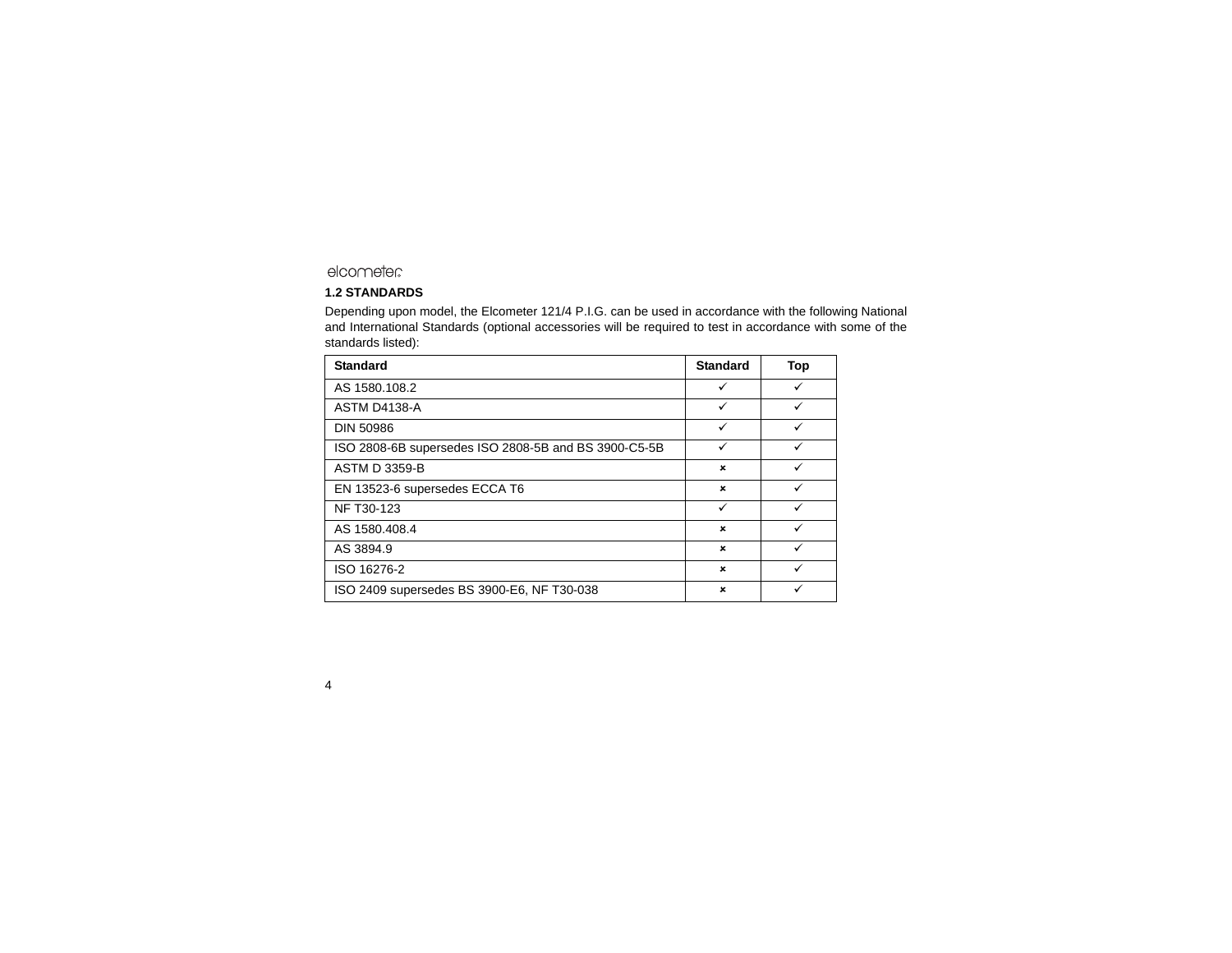#### **1.3 WHAT THE BOX CONTAINS**

- •Elcometer 121/4 P.I.G., Top or Standard model
- • Cutting tools, 3x, supplied loose:
	- Cutter #1
	- Cutter #4
	- Cutter #6
- •Hexagonal wrench, 2.5 mm
- •Black marker pen
- •Wrist strap
- •Carrying case
- •Operating instructions
- • Calibration certificate for each cutter (if specified at time of ordering)

The gauge is packed in a cardboard package. Please ensure that this packaging is disposed of in an environmentally sensitive manner. Consult your local Environmental Authority for further guidance.







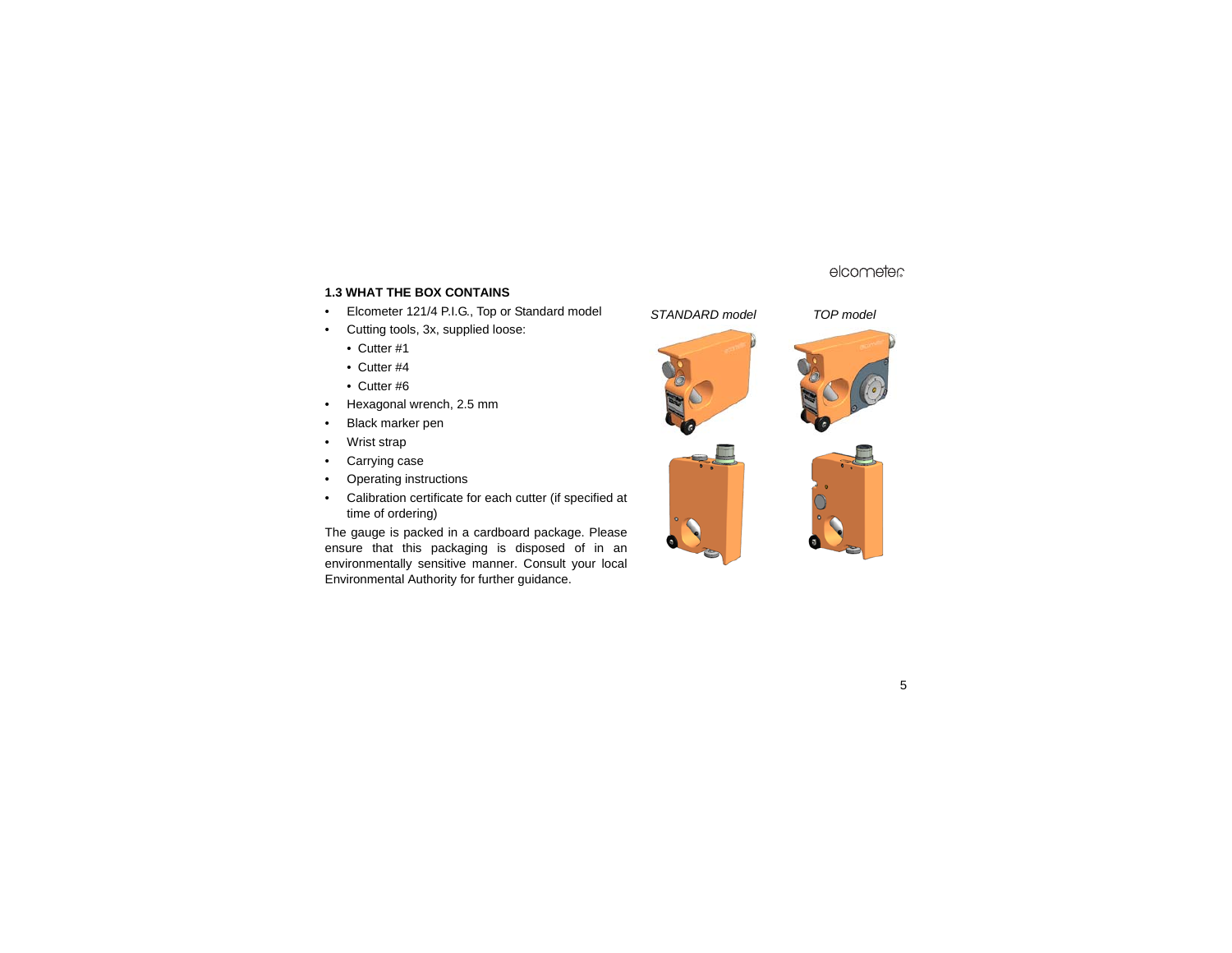# <span id="page-7-0"></span>**2 MEASURING FILM THICKNESS**

- 1. Mark the surface to be tested with a stroke of the blackmarker pen provided with your gauge. Note that there should always be a distinct contrast between the colour of the pen ink and the coating; different pen ink colours may therefore be required for dark coatings.
- 2. Fit/select the appropriate cutting tool see [page](#page-20-0) 19.
- 3. Cut the coating at right-angles to the pen mark as follows:

Place the gauge on the specimen with both guidance wheels in contact with the surface of the specimen (this ensures that the knife blade produces an exact vertical cut with no tilting to one side).

Pull the gauge towards you and apply a little pressure. Slight pressure is normally sufficient to penetrate through to the substrate. Heavier pressure may be required for very thick coatings and very hard surfaces.

- 4. Position the gauge vertically so that the microscope lens is over the cut.
- 5. Press and hold the light switch to illuminate the cut.
- 6. Look through the microscope lens and rotate the focus adjuster until the cut is visible clearly.



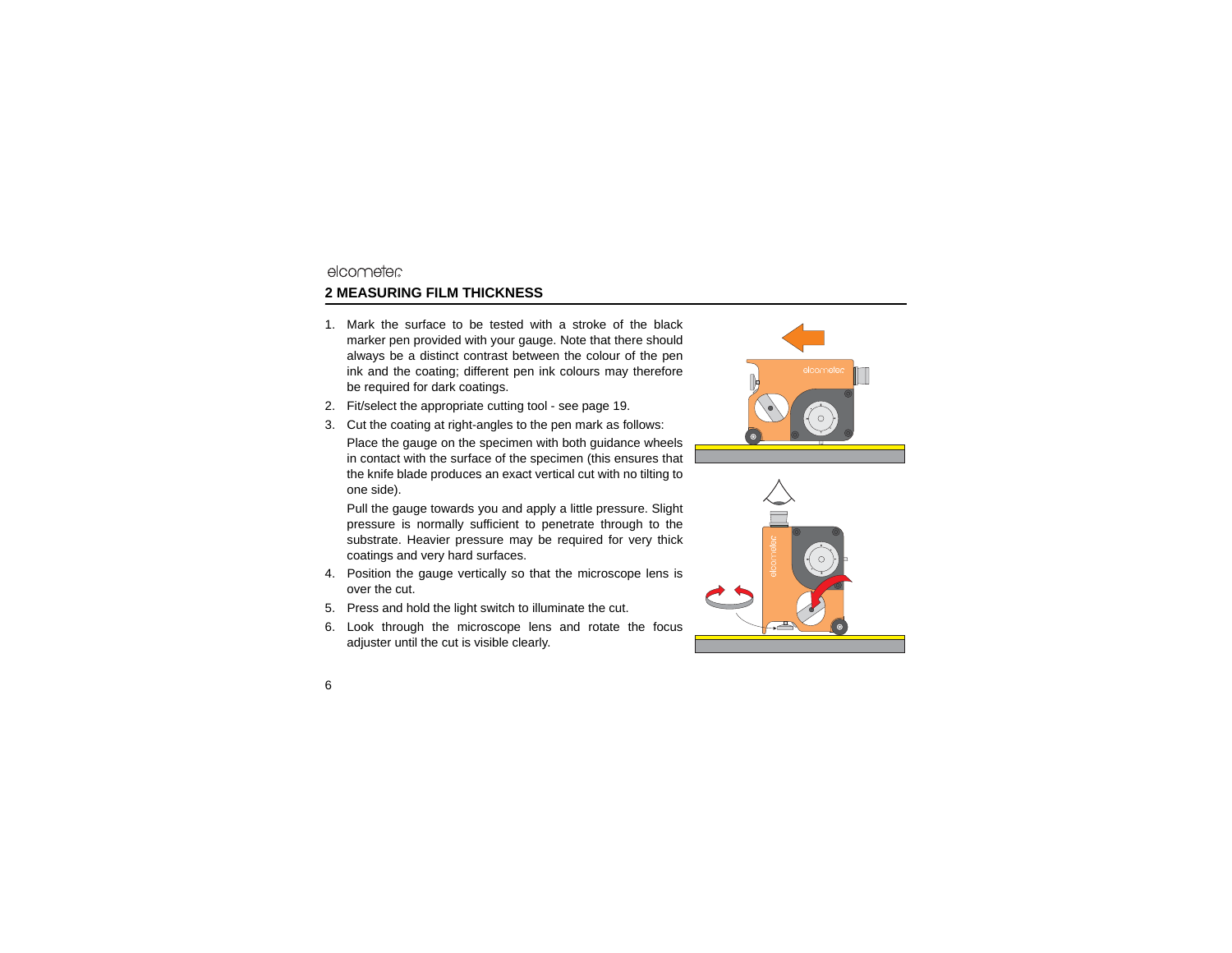- 7. Rotate the graticule scale until it is at right-angles to the cut and the scale divisions are parallel to the cut. Note that one side of the cut will have a straight edge and the other side is likely to be ragged.
- 8. Measure the width of the cut coating (or coatings) by counting the number of graticule divisions. To convert the width of the cut coating into coating thickness, either:

Multiply the number of graticule divisions by the graticule scale factor shown in Table 1.

| <b>Cutting</b> | Practical maximum thickness <sup>a</sup> |        | Cutting      | Graticule scale factor |                   |  |
|----------------|------------------------------------------|--------|--------------|------------------------|-------------------|--|
| tool#          | (µm)                                     | (mils) | angle        | mm scale (um)          | inch scale (mils) |  |
|                | 1600                                     | 64     | $45^\circ$   |                        |                   |  |
| $\overline{4}$ | 800                                      | 32     | $26.6^\circ$ |                        | 0.5               |  |
| 16             | 160                                      | 6.4    | $5.7^\circ$  |                        |                   |  |

**Table 1: Graticule Scale Factor**

a. Based on using 80% of cutter width

In the example shown overleaf, the coating thickness using cutting tool #4 is:

42 divisions x 10µm per division = 420µm or;

33 divisions x 0.5mils per division  $= 16.5$ mils

Or alternatively, calculate the coating thickness using the Table 2, "Additions Table," on page 9.

In the example shown, the coating thickness using cutting tool #4 is:

42 divisions= 40 divisions; 400µm plus 2 divisions 20µm = 420µm

33 divisions = 30 divisions; 15mils plus 3 divisions; 1.5mils = 16.5mils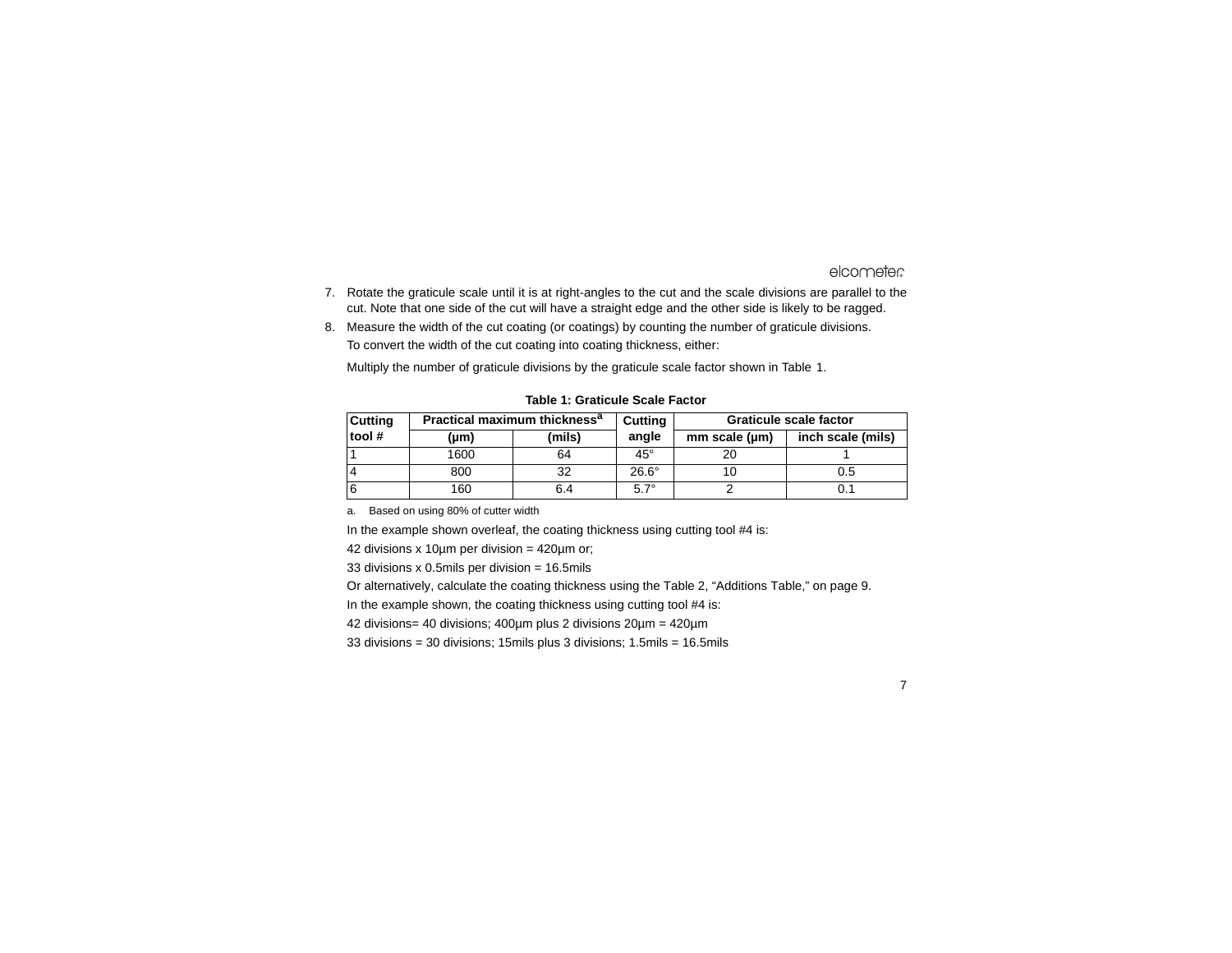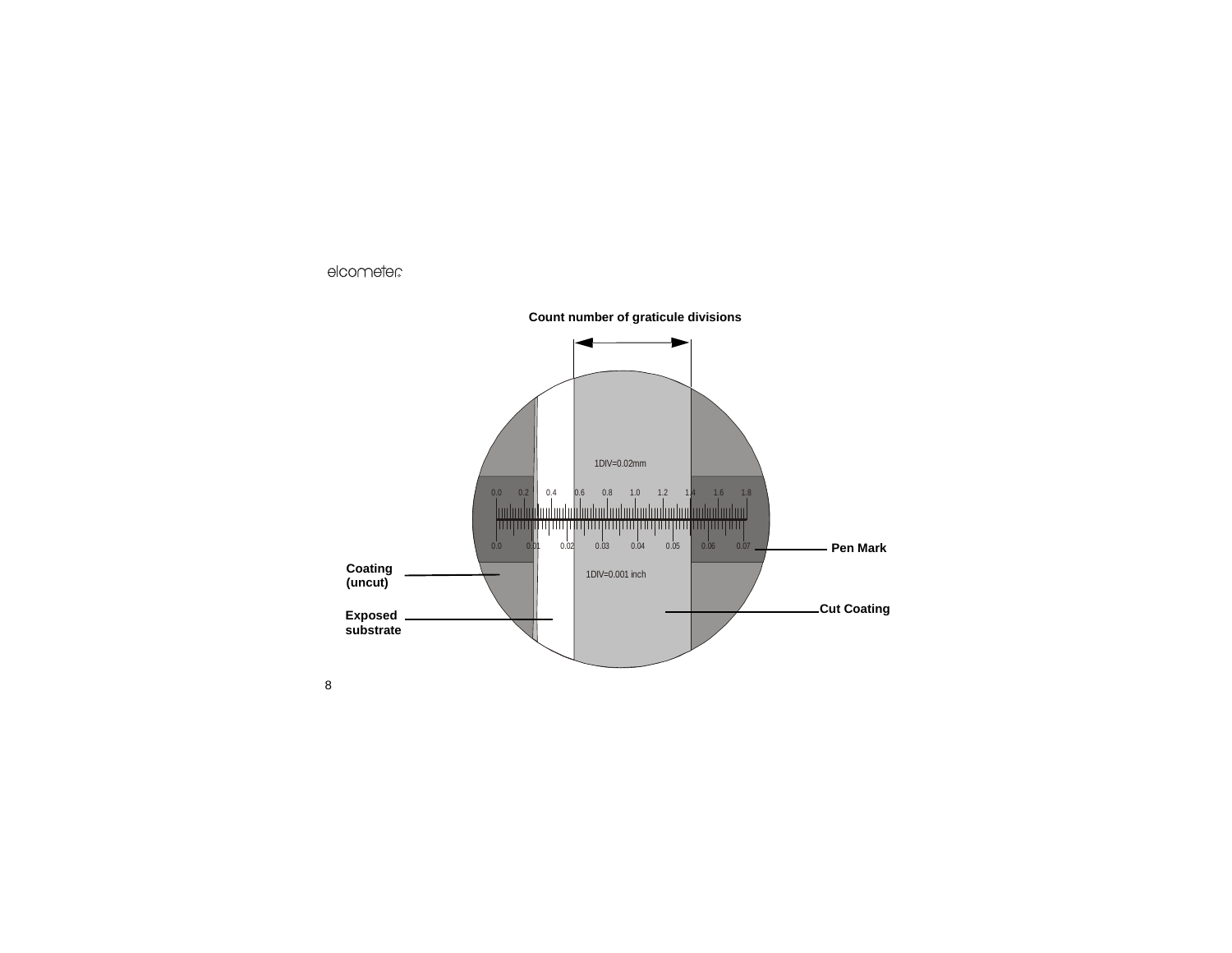#### **Table 2: Additions Table**

| Graticule        | Cutting tool #1 |                | Cutting tool #4 |      | Cutting tool #6 |                |
|------------------|-----------------|----------------|-----------------|------|-----------------|----------------|
| <b>Divisions</b> | μm              | mils           | μm              | mils | μm              | mils           |
| $\mathbf{1}$     | 20              | $\mathbf{1}$   | 10              | 0.5  | $\overline{2}$  | 0.1            |
| $\overline{2}$   | 40              | $\overline{2}$ | 20              | 1.0  | $\overline{4}$  | 0.2            |
| 3                | 60              | 3              | 30              | 1.5  | 6               | 0.3            |
| $\overline{4}$   | 80              | $\overline{4}$ | 40              | 2.0  | 8               | 0.4            |
| 5                | 100             | 5              | 50              | 2.5  | 10              | 0.5            |
| 6                | 120             | 6              | 60              | 3.0  | 12              | 0.6            |
| $\overline{7}$   | 140             | $\overline{7}$ | 70              | 3.5  | 14              | 0.7            |
| 8                | 160             | 8              | 80              | 4.0  | 16              | 0.8            |
| 9                | 180             | 9              | 90              | 4.5  | 18              | 0.9            |
| 10               | 200             | 10             | 100             | 5.0  | 20              | 1              |
| 20               | 400             | 20             | 200             | 10   | 40              | $\overline{2}$ |
| 30               | 600             | 30             | 300             | 15   | 60              | 3              |
| 40               | 800             | 40             | 400             | 20   | 80              | 4              |
| 50               | 1000            | 50             | 500             | 25   | 100             | 5              |
| 60               | 1200            | 60             | 600             | 30   | 120             | 6              |
| 70               | 1400            | 70             | 700             | 35   | 140             | $\overline{7}$ |
| 80               | 1600            | 80             | 800             | 40   | 160             | 8              |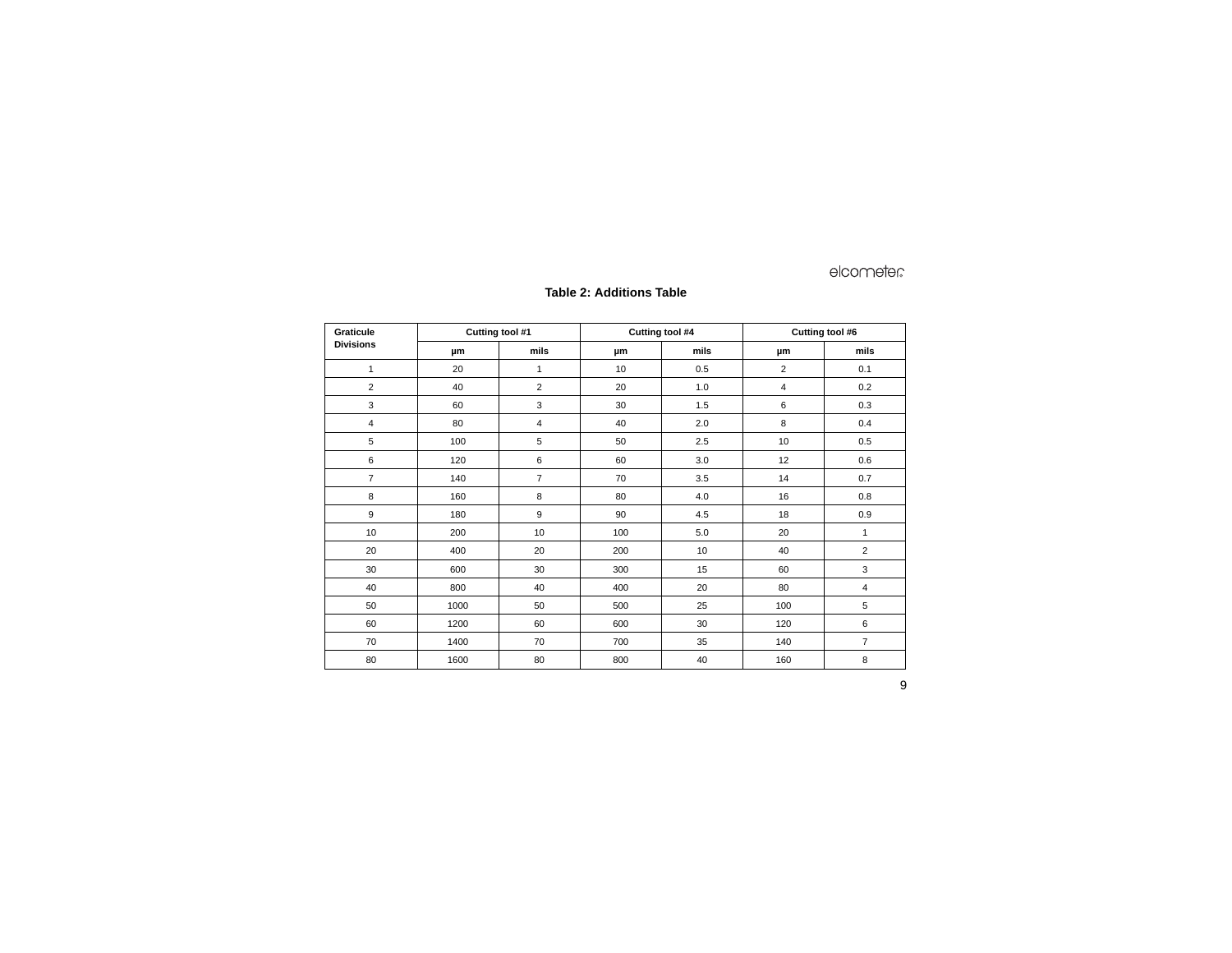#### **2.1 MEASURING MULTI-LAYER COATINGS**

The thickness of individual layers can be calculated by measuring each layer (see illustration opposite).

#### **2.2 IRREGULARITIES**

Irregularities can occur if very hard, brittle films, or films with insufficient adhesion to the substrate aretested. The following can arise and can be avoided as follows.

#### **IRREGULAR, SHELL-LIKE CUT**

Measure to an imaginary straight line through the best estimate of the centre of the irregular cut edge using the graticule scale. This will give a mean value for thickness.

#### *Typical Multi-layer Coating*

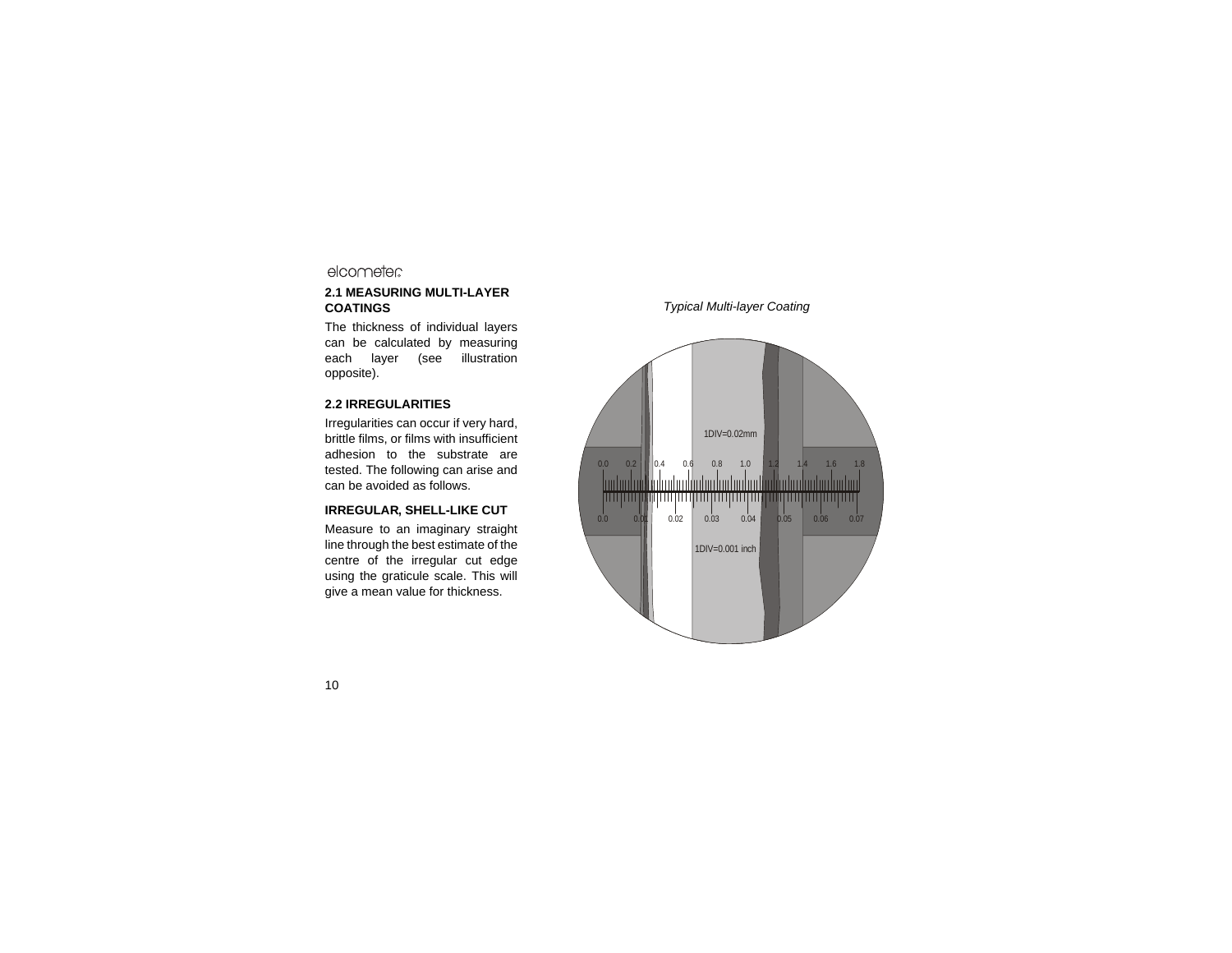#### **POOR ADHESION (GIVES THE ILLUSION OF TOO LITTLE FILM THICKNESS)**

Despite the fact that the coating may have fractured at point 'X', always measure distance 'A' to obtain the thickness of the coating (single layer of coating in this example).

#### **NO SEPARATION**

When measuring the thickness of clear varnish on wood, there may be no visible demarcation between the coating and the substrate. If this is the case, soak the exposed wood grain with a dye solution (fountain pen ink). The coating will not absorb any dye, but the wood cells do. This enables the cut width to be measured.



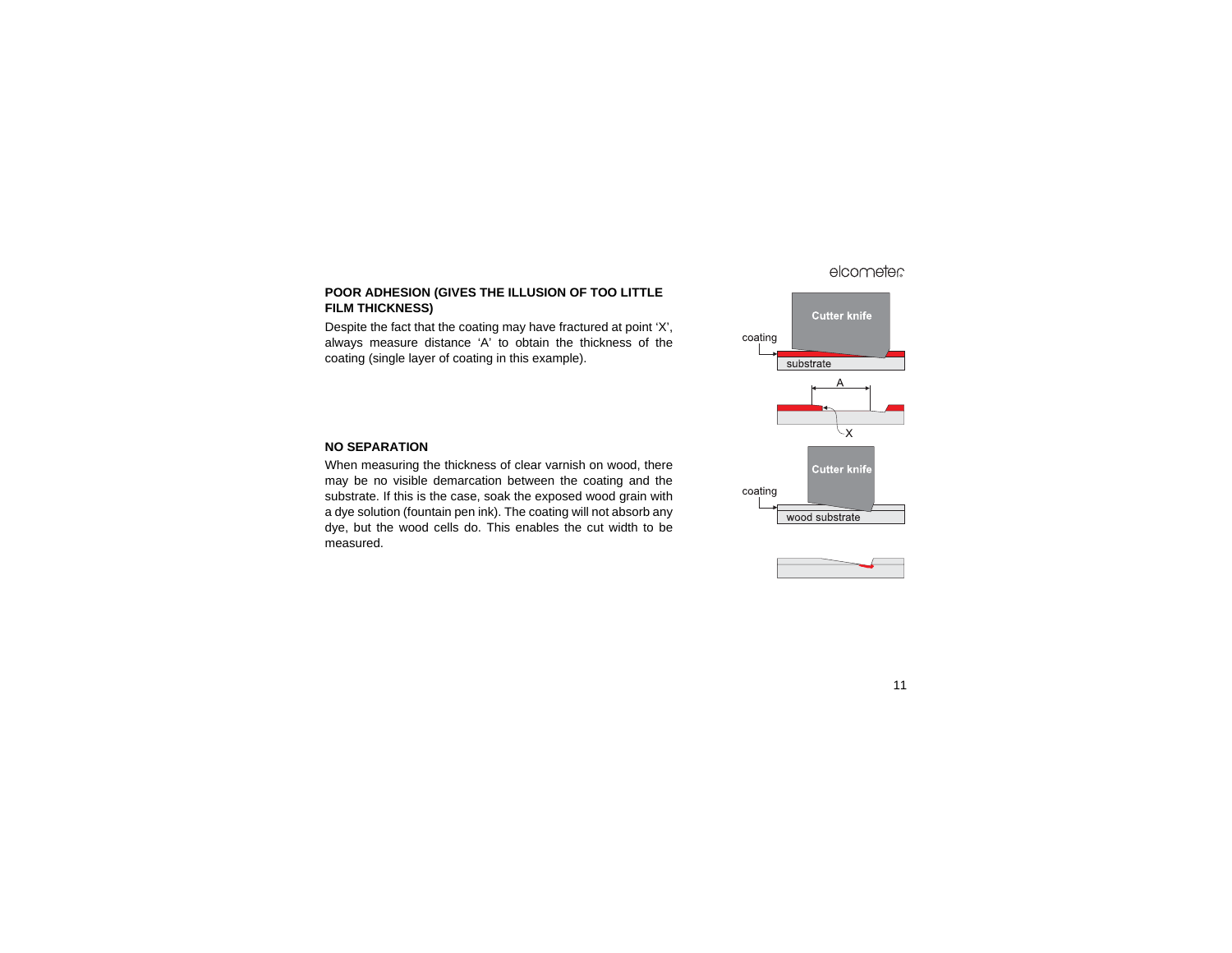# <span id="page-13-0"></span>elcometer **3 [TOP] MEASURING CROSS-CUT ADHESION**

The optional cross hatch cutting tool which can be fitted to the Top model scores through the coating right down to the next coating layer or down to the substrate. Two cuts are made at right angles to each other resulting in a grid of small squares. Adhesion is then assessed visually by comparing the grid of squares against ISO, ASTM or Corporate Standards.

#### **3.1 SELECTING CUTTING TOOLS**

A range of cross hatch cutting tools is available for different thicknesses and types of coating ([see "Cross](#page-24-1) [hatch cutting tools" on page](#page-24-1) 23). Use the table below to select the correct blade.

| <b>Coating Thickness</b> |            | Cutter blade - Number of cuts     |                                         |                                                 |  |
|--------------------------|------------|-----------------------------------|-----------------------------------------|-------------------------------------------------|--|
| (µm)                     | (mils)     | <b>ASTM - Metal</b><br>substrates | <b>ISO - Hard</b><br>substrates (metal) | <b>ISO - Soft substrates</b><br>(wood, plaster) |  |
| 0 to 50                  | $0$ to $2$ | 1 mm - 11 cuts                    |                                         |                                                 |  |
| 50 to 125                | $2$ to 5   | $2$ mm - 6 cuts                   |                                         |                                                 |  |
| >125                     | > 5        | x                                 |                                         |                                                 |  |
| 0 to 60                  |            |                                   | $1 \text{ mm}$ - 6 cuts                 | $2 \text{ mm} - 6 \text{ cuts}$                 |  |
| 61 to 120                |            |                                   | $2$ mm - 6 cuts                         | $2$ mm - 6 cuts                                 |  |
| 121 to 250               |            |                                   | $3$ mm $-6$ cuts                        | $3$ mm - $6$ cuts                               |  |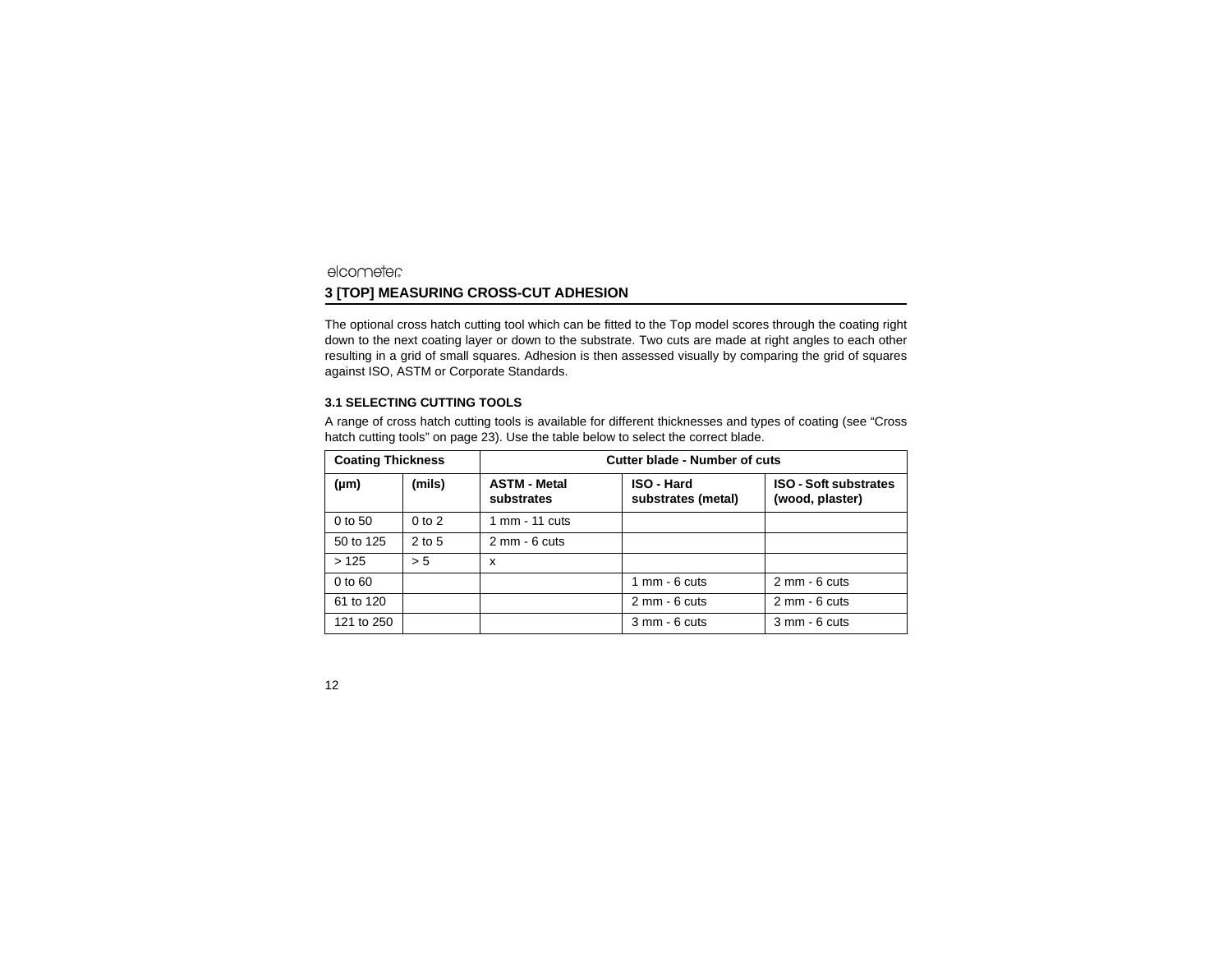#### **3.2 FITTING THE CUTTING TOOL**

See ["Fitting a cross hatch cutting tool" on page](#page-22-0) 21.

#### **3.3 TEST PROCEDURE**

| <b>Step</b> | <b>ISO</b>                                                                                                                                                                                                                                                                                                                                                                                                         | <b>ASTM</b>                                                                                                                                                                                                                                                                    |
|-------------|--------------------------------------------------------------------------------------------------------------------------------------------------------------------------------------------------------------------------------------------------------------------------------------------------------------------------------------------------------------------------------------------------------------------|--------------------------------------------------------------------------------------------------------------------------------------------------------------------------------------------------------------------------------------------------------------------------------|
|             | Place the cutting tool on the sample, press down<br>gently and pull the tool towards you in one<br>steady movement to make a series of parallel<br>cuts approximately 20 mm long. Apply sufficient<br>pressure to ensure that you cut right through the<br>coating to the surface of the substrate.<br><b>Note:</b> If the substrate is wood or similar, make<br>cuts at $45^\circ$ to the direction of the grain. | Place the cutting tool on the sample, press down<br>gently and pull the tool towards you in one<br>steady movement to make a series of parallel<br>cuts approximately 20 mm long. Apply sufficient<br>pressure to ensure that you cut through the<br>coating to the substrate. |
|             |                                                                                                                                                                                                                                                                                                                                                                                                                    |                                                                                                                                                                                                                                                                                |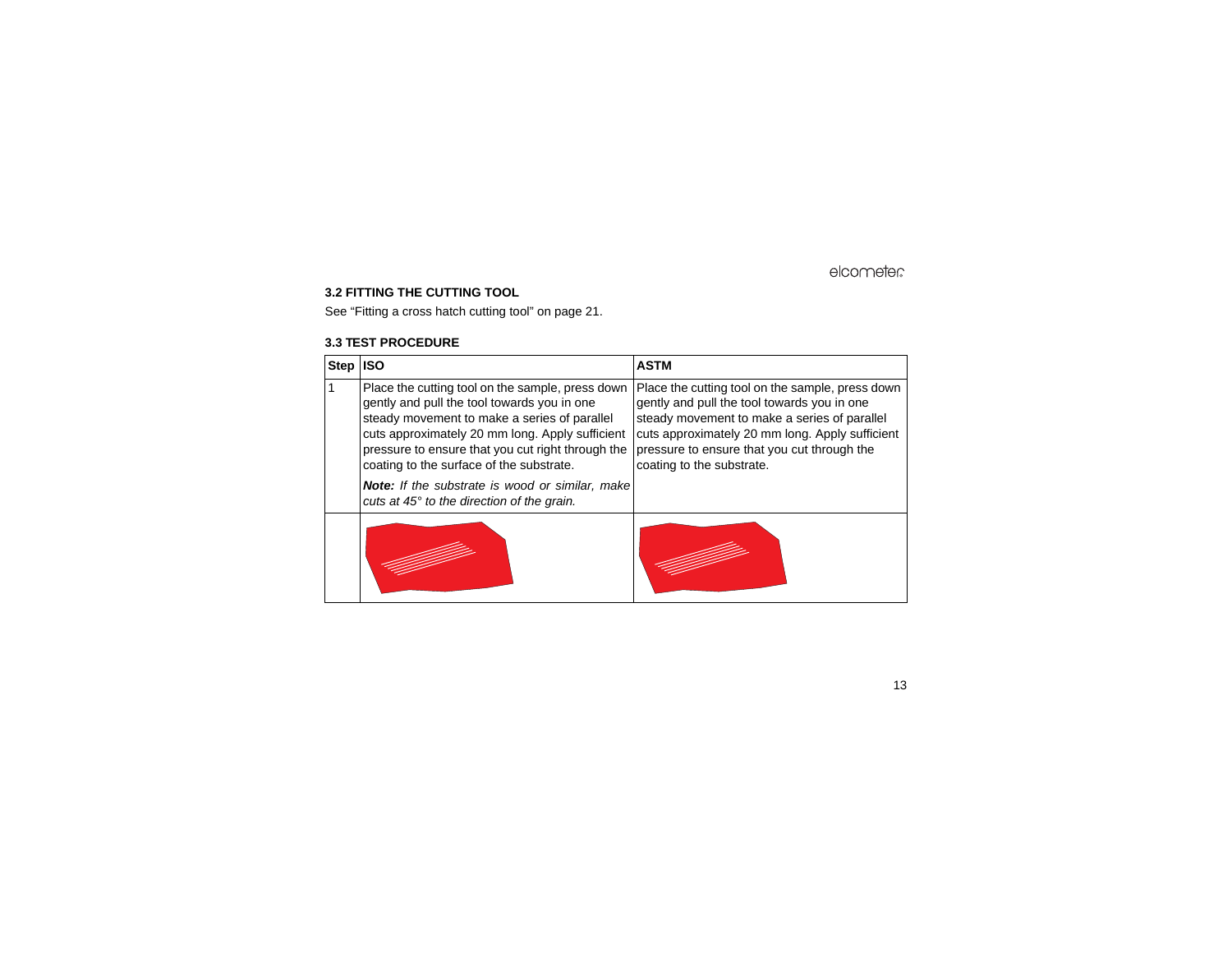## R

| <b>Step</b>    | <b>ISO</b>                                                                                                                                             | <b>ASTM</b>                                                                                                                        |  |
|----------------|--------------------------------------------------------------------------------------------------------------------------------------------------------|------------------------------------------------------------------------------------------------------------------------------------|--|
| $\overline{2}$ | Place the cutting tool on the sample at 90° to the<br>first cut and repeat step (1) to create a lattice<br>pattern on the coating.                     | Place the cutting tool on the sample at 90° to the<br>first cut and repeat step (1) to create a lattice<br>pattern on the coating. |  |
|                |                                                                                                                                                        |                                                                                                                                    |  |
| 3              | Using a suitable brush, brush lightly several<br>times forwards and several times backwards<br>along the diagonals of the lattice to remove<br>debris. | Using a suitable brush, brush lightly to remove<br>detached flakes or ribbons of coating.                                          |  |
|                |                                                                                                                                                        |                                                                                                                                    |  |
| $\overline{4}$ | Inspect to ensure the cuts have penetrated all the way through the coating.                                                                            |                                                                                                                                    |  |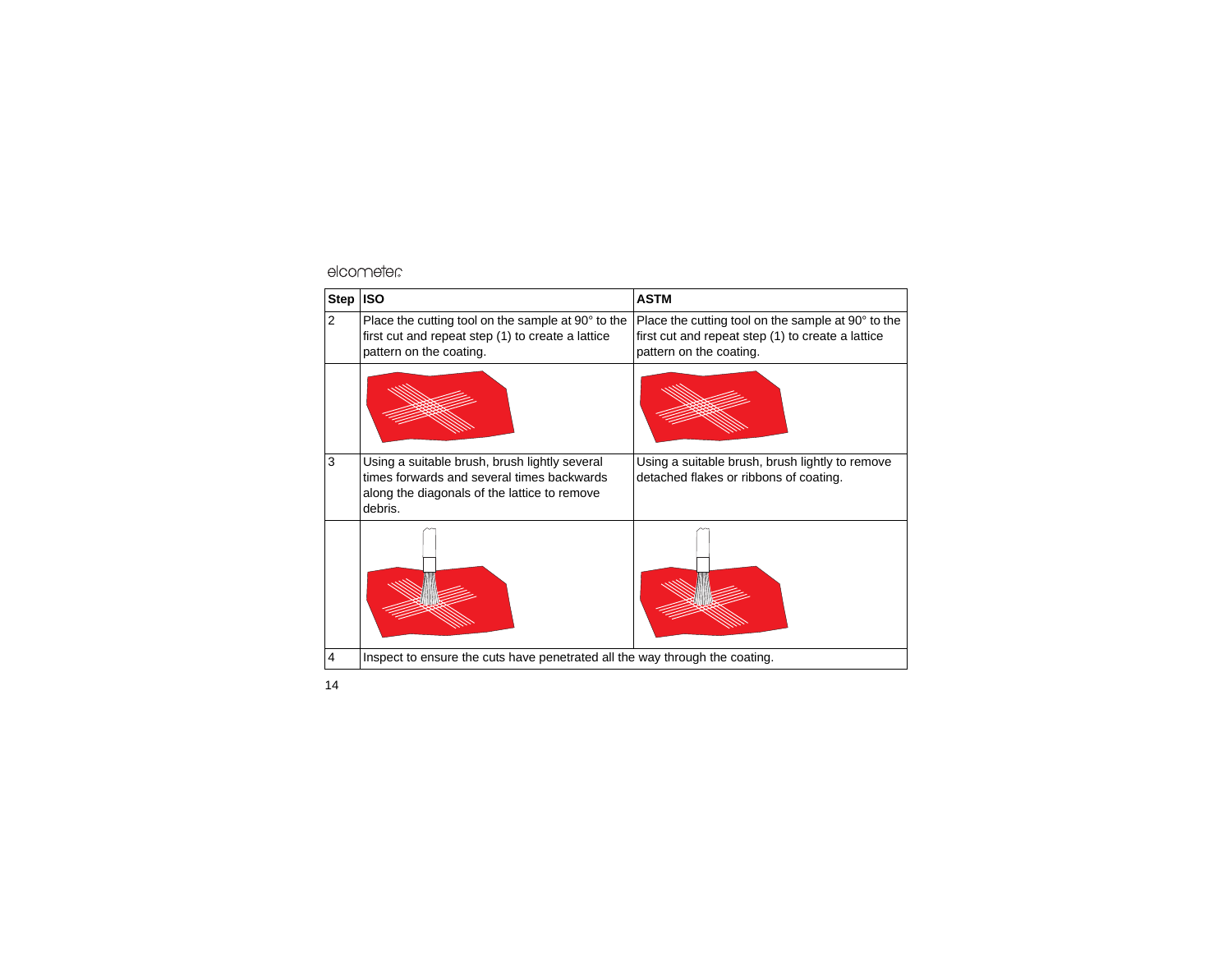# R

| <b>Step</b>    | <b>ISO</b>                                                                                                                                                                                                                                     | <b>ASTM</b>                                                                                                                                                                                                                                    |
|----------------|------------------------------------------------------------------------------------------------------------------------------------------------------------------------------------------------------------------------------------------------|------------------------------------------------------------------------------------------------------------------------------------------------------------------------------------------------------------------------------------------------|
| 5              | If the substrate is soft, jump to step (10).<br>If the substrate is hard or wood, proceed to the<br>next step $(6)$                                                                                                                            |                                                                                                                                                                                                                                                |
| 6              | Using suitable adhesive tape (see "Adhesive"<br>tape" on page 23), remove and discard two<br>complete turns of adhesive tape. Remove an<br>additional length of tape at a steady rate and cut<br>a piece approximately 75 mm from this length. | Using suitable adhesive tape (see "Adhesive"<br>tape" on page 23), remove and discard two<br>complete turns of adhesive tape. Remove an<br>additional length of tape at a steady rate and cut<br>a piece approximately 75 mm from this length. |
| $\overline{7}$ | Centre the cut piece of tape over the lattice and<br>smooth into place using a finger. Rub the tape<br>firmly using a finger nail or finger tip to ensure<br>good adhesion between the tape and the<br>coating.                                | Centre the cut piece of tape over the lattice and<br>smooth into place using a finger. Rub the tape<br>firmly using the eraser on the end of a pencil to<br>ensure good adhesion between the tape and the<br>coating.                          |
|                |                                                                                                                                                                                                                                                |                                                                                                                                                                                                                                                |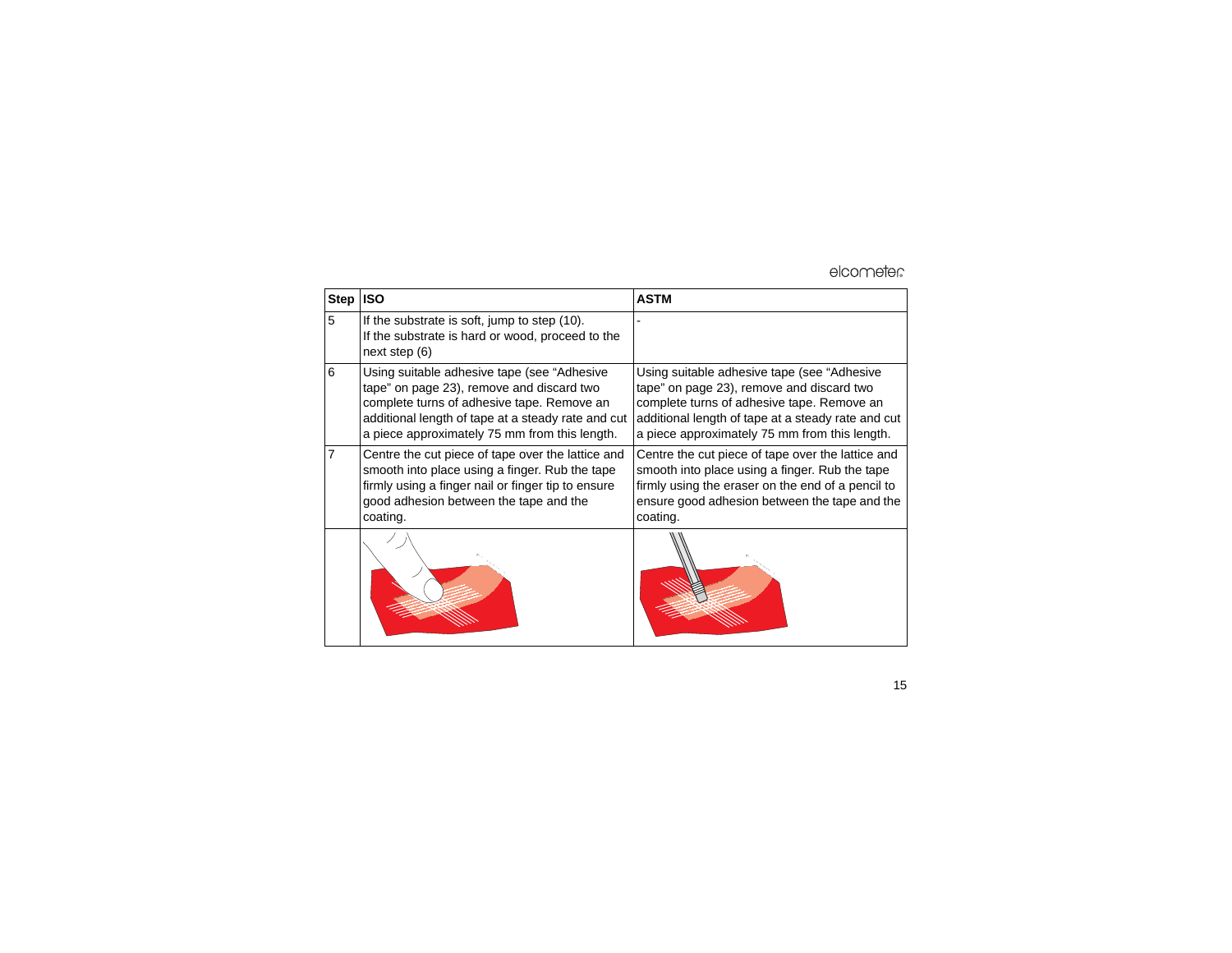# R

| <b>Step</b> | <b>ISO</b>                                                                                                                                                                            | <b>ASTM</b>                                                                                                                                                          |
|-------------|---------------------------------------------------------------------------------------------------------------------------------------------------------------------------------------|----------------------------------------------------------------------------------------------------------------------------------------------------------------------|
| 8           | Within 5 minutes of applying the tape, remove<br>the tape by pulling in a single smooth action<br>taking approximately 0.5 to 1 seconds at an<br>angle of 60° to the coating surface. | Within 90 seconds $(\pm 30$ seconds) of applying<br>the tape, remove the tape by pulling in a single<br>smooth action at an angle of 180° to the coating<br>surface. |
|             | $60^{\circ}$                                                                                                                                                                          | $180^\circ$                                                                                                                                                          |
| 9           | To maintain a permanent record of the test,<br>retain the tape by applying it to a transparent film                                                                                   |                                                                                                                                                                      |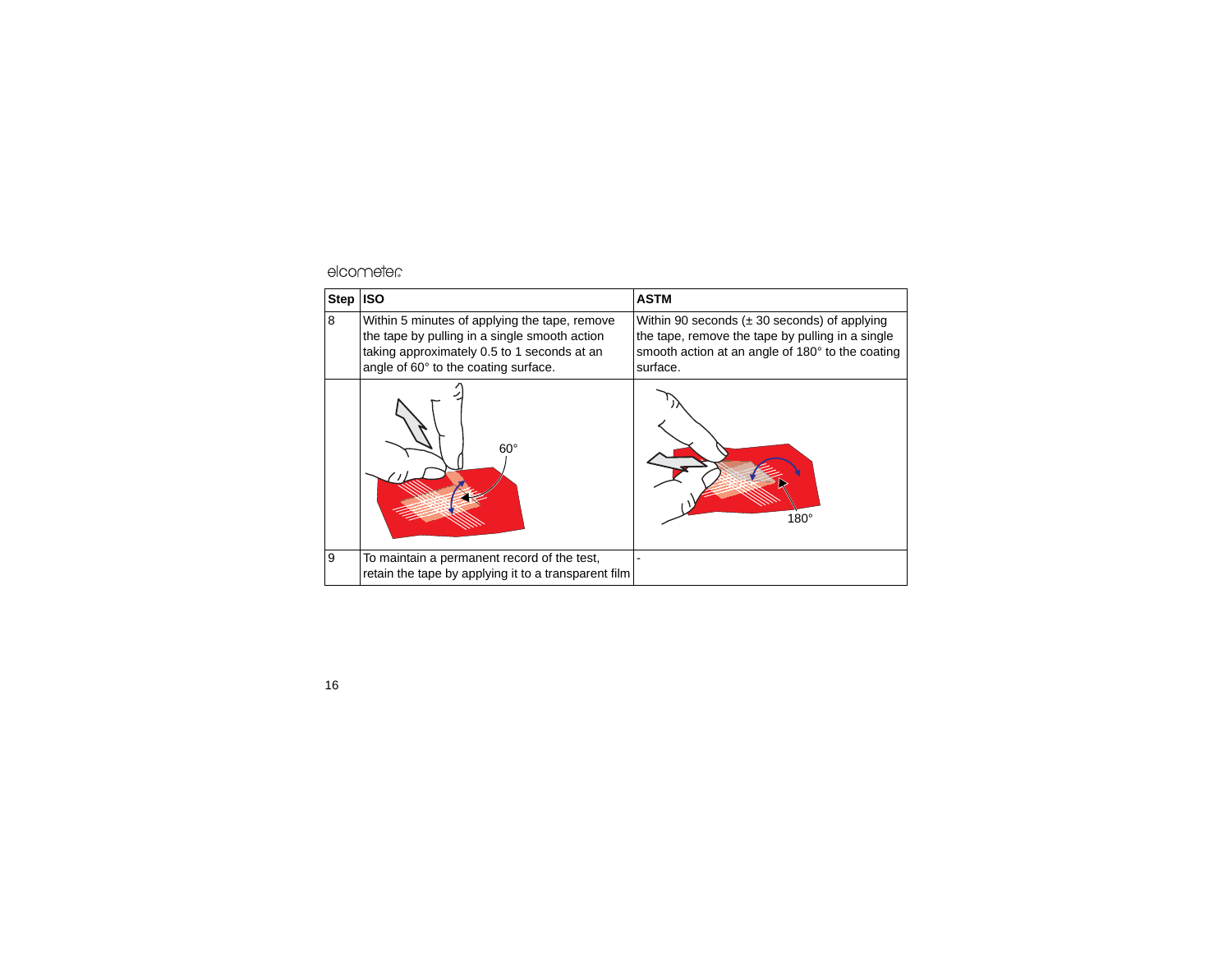| Step ISO |                                                                                                                                                                                                                         | <b>ASTM</b>                                                                                                                                                                                                                 |  |  |  |
|----------|-------------------------------------------------------------------------------------------------------------------------------------------------------------------------------------------------------------------------|-----------------------------------------------------------------------------------------------------------------------------------------------------------------------------------------------------------------------------|--|--|--|
| 10       | lattice of cuts in good light. If agreed, use an eye lattice of cuts using an illuminated magnifier.<br>glass to aid viewing.<br>ASTM standards shown in "ISO and ASTM standards" on page 18.<br>standards" on page 18. | Assess the coating adhesion by viewing the Assess the coating adhesion by viewing the<br>Compare the lattice of cuts with the ISO and<br>Compare the lattice of cuts with the ISO and ASTM standards shown in "ISO and ASTM |  |  |  |
| 11       | Repeat the test at two other positions                                                                                                                                                                                  |                                                                                                                                                                                                                             |  |  |  |
|          | <b>Note:</b> For full details of the test method, consult the standard.                                                                                                                                                 |                                                                                                                                                                                                                             |  |  |  |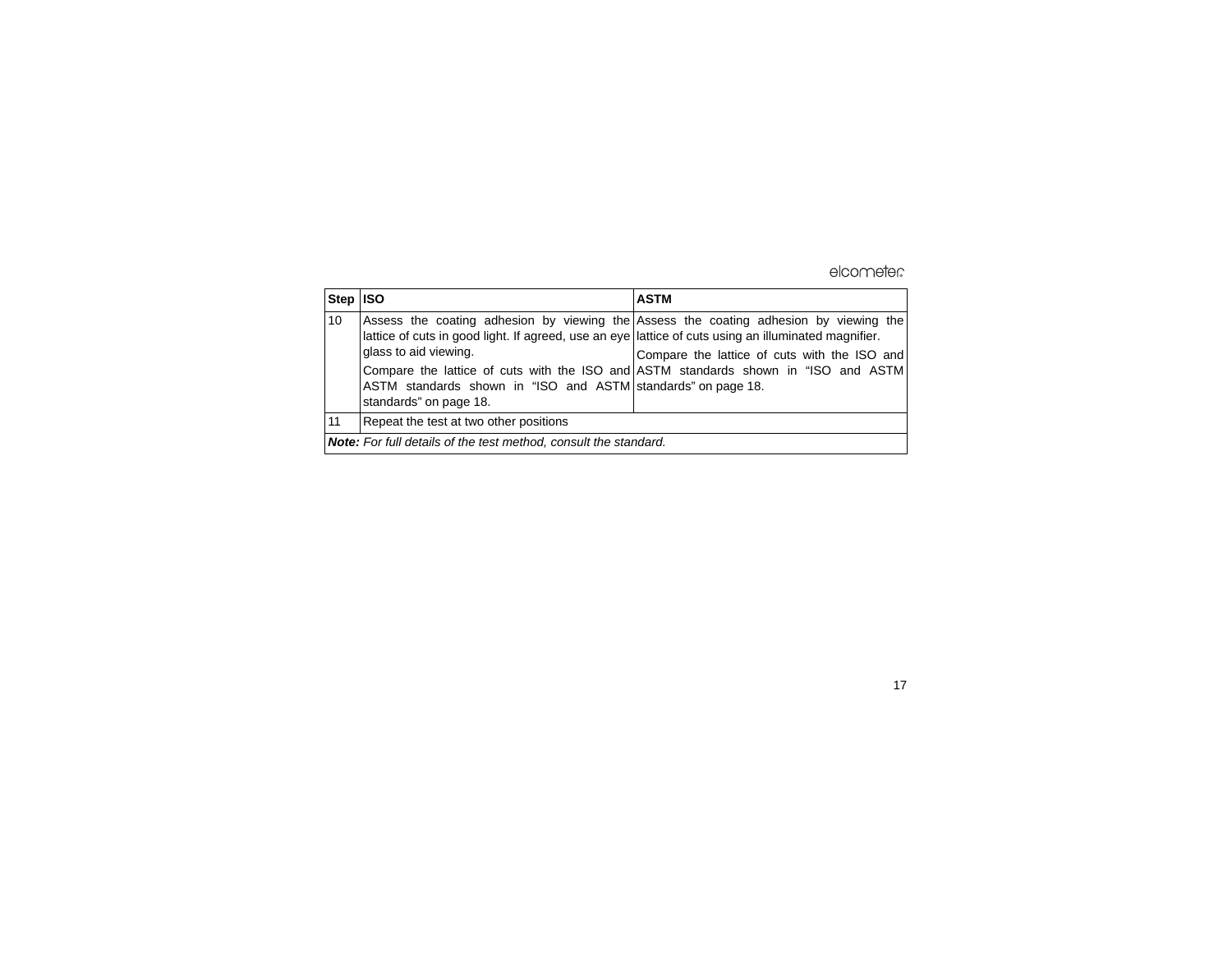## **Table 3: ISO and ASTM standards**

<span id="page-19-0"></span>

| <b>Surface</b> | <b>Description</b>                                                                                                                                                                                                                                                            | <b>ISO</b>     | <b>ASTM</b>    |
|----------------|-------------------------------------------------------------------------------------------------------------------------------------------------------------------------------------------------------------------------------------------------------------------------------|----------------|----------------|
|                | The edges of the cuts are completely smooth; none of the squares of the<br>lattice is detached.                                                                                                                                                                               | $\Omega$       | 5B             |
|                | Detachment of flakes of the coating at the intersections of the cuts. A<br>cross cut area not significantly greater than 5% is affected.                                                                                                                                      | 1              | 4B             |
|                | The coating has flaked along the edges and/or at the intersections of the<br>cuts. A cross cut area significantly greater than 5%, but not significantly<br>greater than 15% is affected.                                                                                     | $\mathfrak{p}$ | 3B             |
|                | The coating has flaked along the edges of the cuts partly or wholly in<br>large ribbons, and/or it has flaked partly or wholly on different parts of the<br>squares. A cross cut area significantly greater than 15%, but not<br>significantly greater than 35%, is affected. | 3              | 2B             |
|                | The coating has flaked along the edges of the cuts in large ribbons and/or<br>some squares have detached partly or wholly. A cross cut area<br>significantly greater than 35%, but not significantly greater than 65%, is<br>affected.                                        | 4              | 1B             |
|                | Any degree of flaking that cannot be classified even by classification 4<br>$(1B)$ .                                                                                                                                                                                          | 5              | 0 <sub>B</sub> |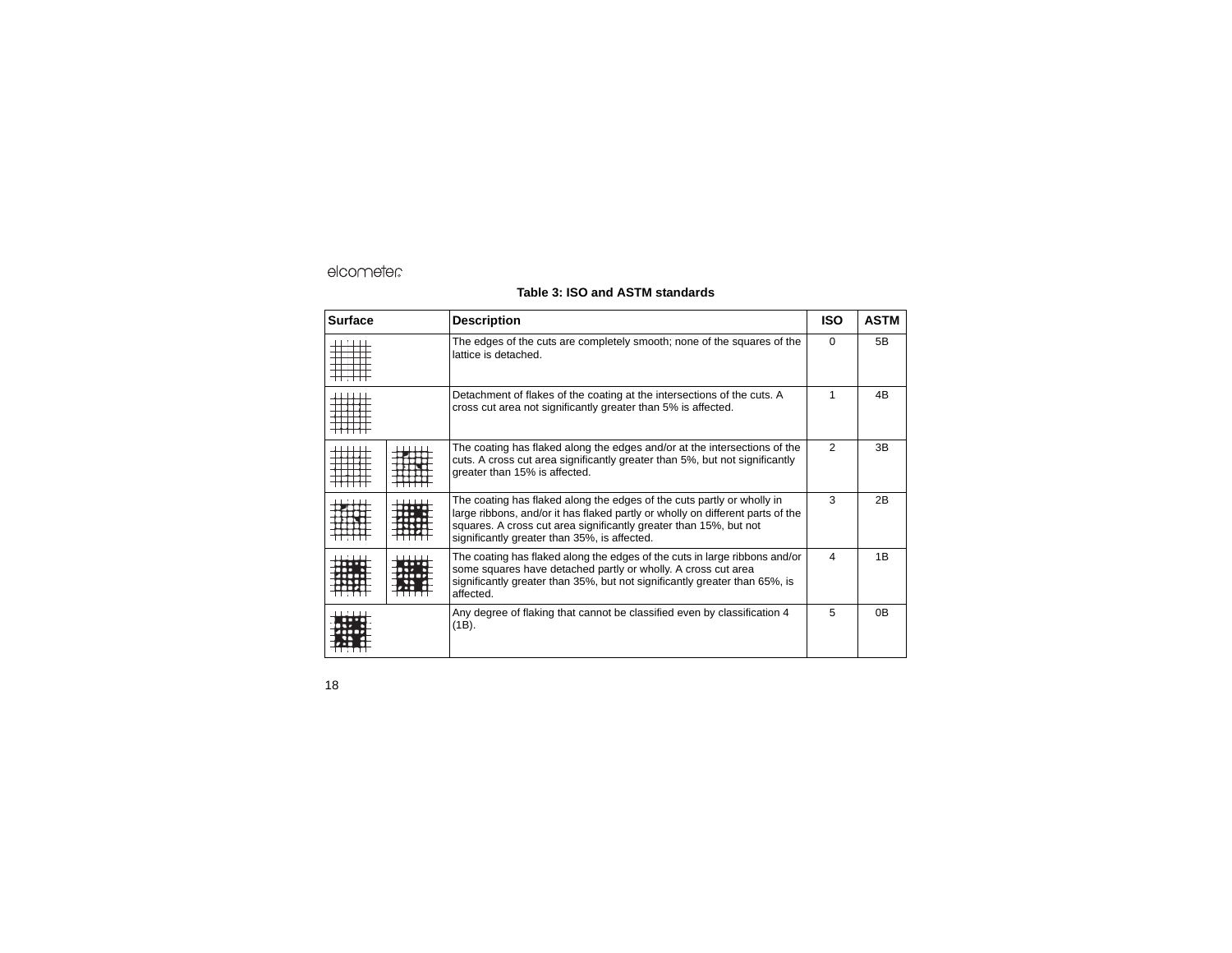# <span id="page-20-0"></span>**4 FITTING CUTTING TOOLS**

Always take care when handling cutting tools and when handling the gauge with cutting tools fitted. Cutting tools are very sharp and can cause injury if not handled with care.

When fitting any cutting tool, ensure that the tool is inserted such that the highest point of the tool is closest to the wheels of the gauge as shown in the illustration.

#### **4.1 [STANDARD] MODELS**

- 1. To remove a cutting tool, place the gauge on its side, loosen the retaining screw (a) and then pull out the cutting tool.
- 2. Spare cutting tools are stored in the body of the instrument. To gain access to this built-in storage, unscrew the end cap (b) and invert the gauge, taking care not to drop the cutters as they slide out (cutting tips can be damaged by impact). Replace the spare cutting tools and re-fit the end cap.
- 3. Fit the cutting tool (c), pushing it all the way into the recess. When inserted correctly the cutting tool should protrude from the base of the gauge the same extent as the wheels.
- 4. Tighten the retaining screw to secure the cutting tool.



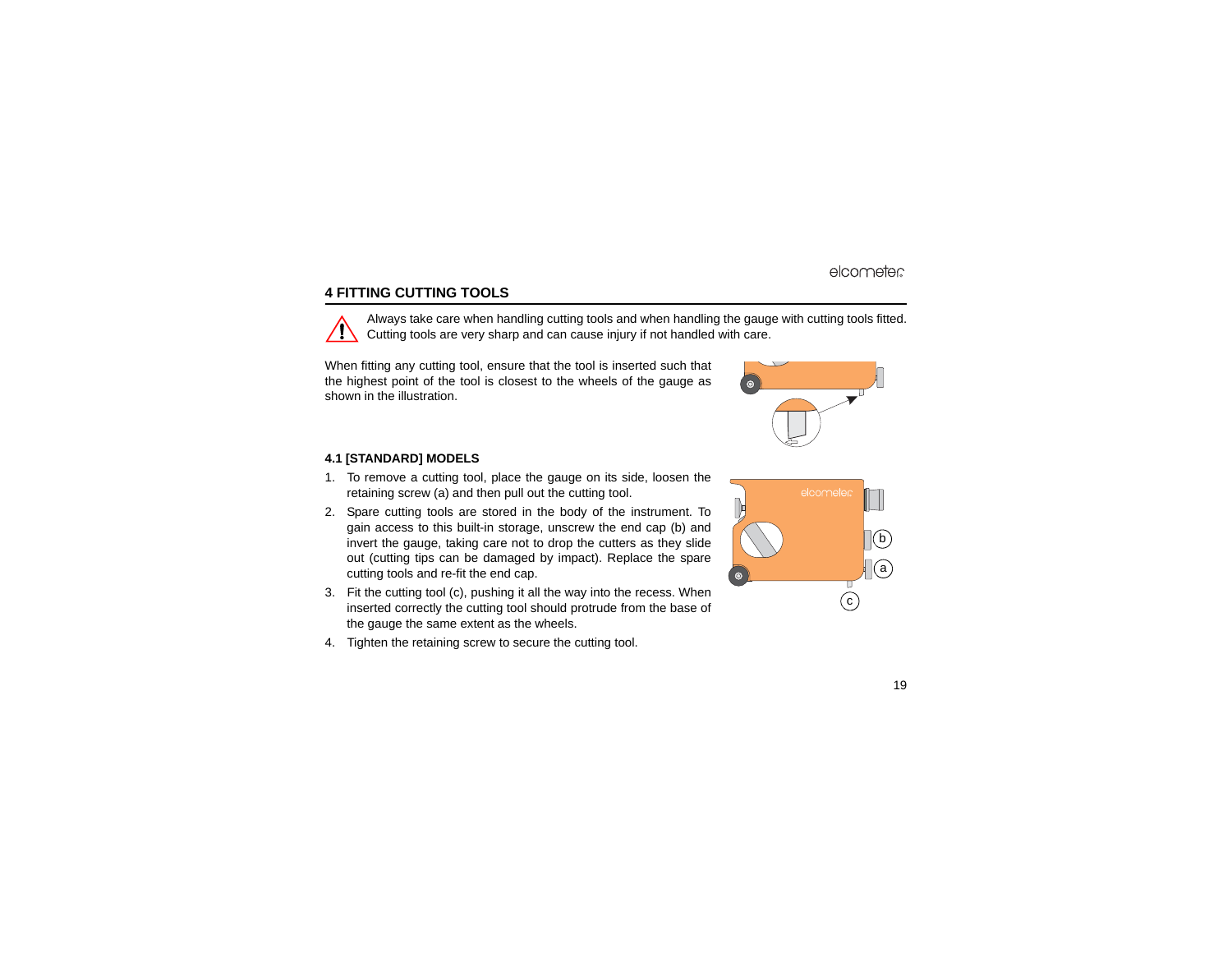# **4.2 [TOP] MODELS**

Your gauge is supplied with a set of three cutting tools. Before using the gauge for the first time you must fit the cutting tools onto the cutter holder. If you are using the gauge for cross hatch adhesion testing, also fit the optional cross hatch cutting tool.

The cutting tool selection wheel is marked 1, 4, 6 and X to indicate the position of the tools in the tool holder (X indicates the position of the optional cross hatch cutting tool - [page](#page-24-1) 23).

When you are fitting a tool into the tool holder, ensure that it is fitted in the appropriate position (tool # 1 in position 1, etc.).

The tool selection wheel is also marked with two dots:

• The dot between 1 and 4 indicates the safe position for the tool holder. When the tool selection wheel is in this position all the cutting tools are withdrawn into the body of the gauge.

*Note: In order to reduce the risk of cuts from an exposed cutting tool, always place the tool selection wheel in this position when the gauge is not in use.*

• The dot between 6 and X indicates the correct position of the tool holder when fitting the optional cross hatch cutting tool.



*Cutting tool selection wheel*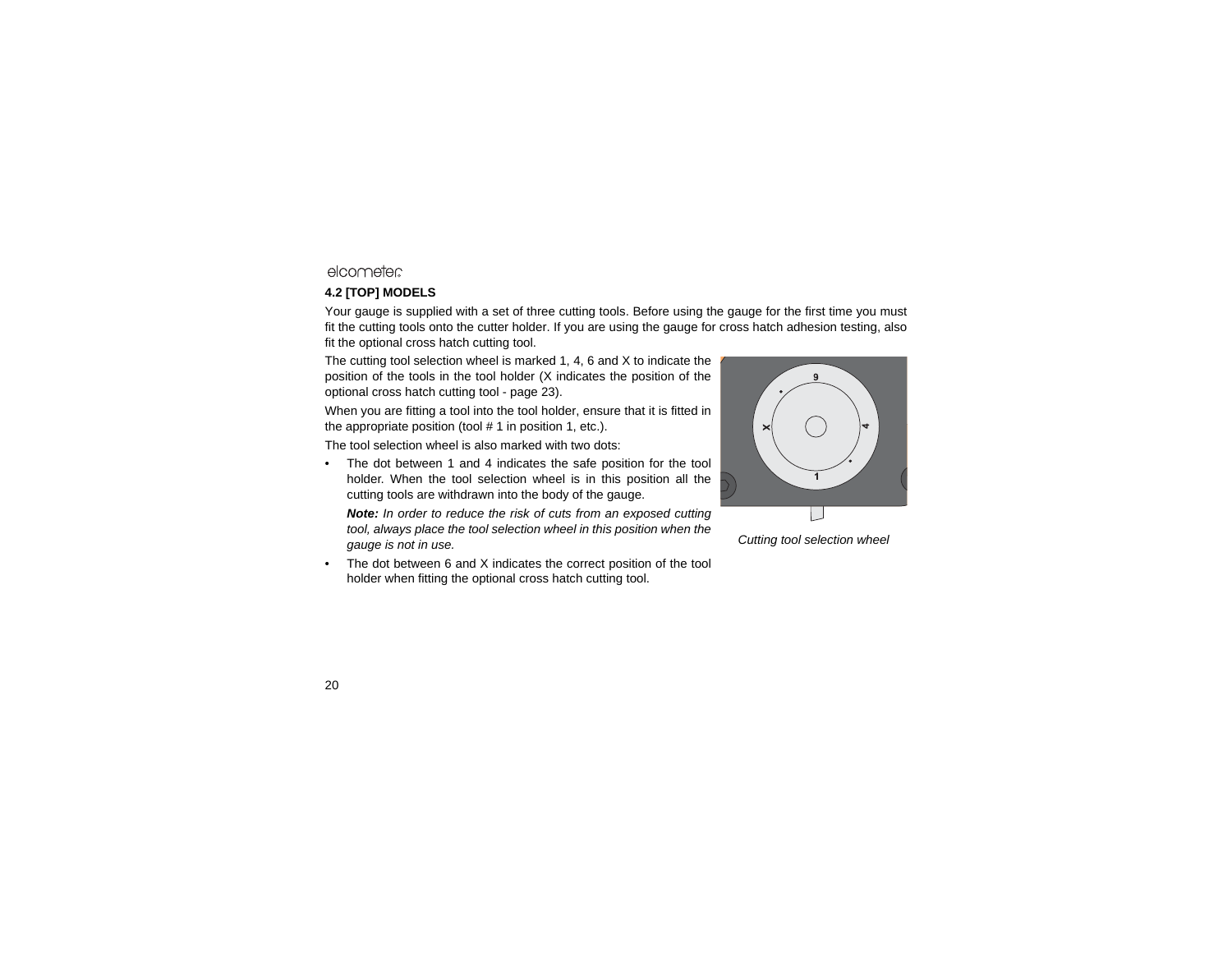#### **FITTING CUTTING TOOLS 1, 4 AND 6**

- 1. Unscrew the tool holder locking screw (a).
- 2. Rotate the cutting tool selection wheel until a cutting tool mounting screw becomes visible (b).
- 3. Tighten the tool holder locking screw.
- 4. Place the gauge on a flat surface with the cutting tool selection wheel facing downwards.
- 5. Using the hexagonal wrench supplied, unscrew the cutting tool mounting screw.
- 6. Place the cutting tool in the tool holder with the reference number of the cutting tool facing towards the selection wheel. Slide the cutter into the tool holder as far as it will go. When inserted correctly the cutting tool should protrude from the base of the gauge the same extent as the wheels.
- 7. Tighten the cutting tool mounting screw.
- 8. Repeat the above steps for the remaining cutting tools. Do not forget that a cutting tool is already loaded; take care!

#### <span id="page-22-0"></span>**FITTING A CROSS HATCH CUTTING TOOL**

The cross hatch cutting tool is fitted into the cutter holder in the location engraved with an X.

To fit a cross hatch cutting tool, follow the instructions given previously for fitting cutting tools but rotate the tool selection wheel to the dot between 6 and X and lock into this position before mounting the tool.

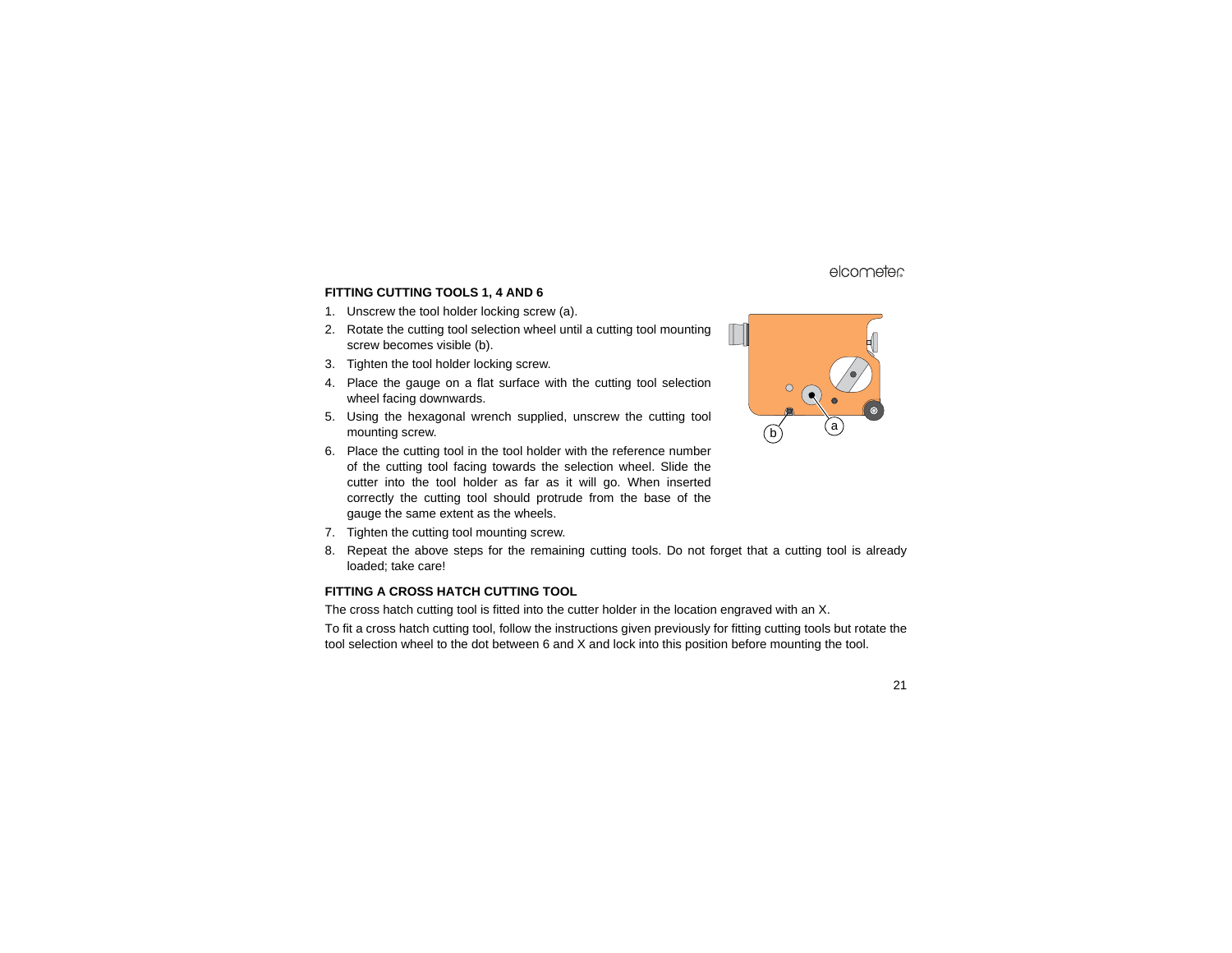# <span id="page-23-0"></span>elcometer **5 REPLACING BATTERIES IN THE TORCH**

The Elcometer 121/4 P.I.G. uses dry cell batteries only.

The torch is fitted with 4x AG3 batteries which will give many hours of illumination. To fit or replace the batteries:

- 1. Unscrew and remove the focusing thumbscrew (a).
- 2. Using the hexagonal wrench supplied, loosen the single mounting screw (b).
- 3. Remove the torch from the gauge in the direction of the arrow (c).
- 4. Rotate the end cap (the end opposite to the LED) of the torch and remove.
- 5. Remove the old batteries.
- 6. Fit new batteries into torch (positive end first) and then refit the end cap of the torch
- 7. Secure the torch in the gauge body in reverse order.
- 8. Replace the focusing thumbscrew.

*Note: Remove the batteries from the gauge if it is to remain unused for a long period of time. This will prevent damage to the gauge in the event of malfunction of the batteries. Batteries must be disposed of carefully to avoid environmental contamination. Please consult your local Environmental Authority for information on disposal in your region.*

#### **Do not dispose of any batteries in fire.**



*(illustration shows [TOP] model)*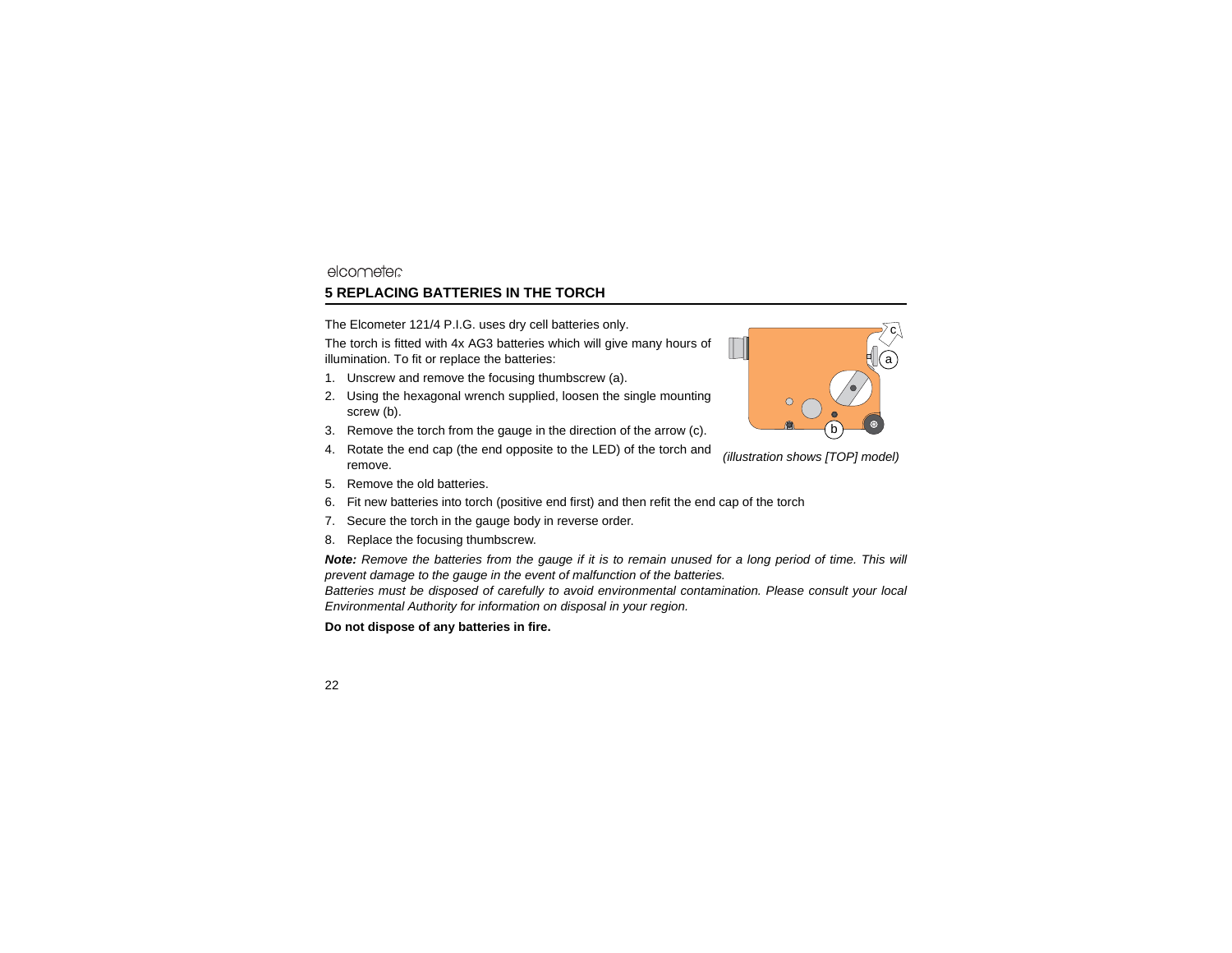# <span id="page-24-0"></span>**6 SPARE PARTS AND ACCESSORIES**

The following spare parts and optional items are available from Elcometer, or your local supplier:

#### **6.1 CUTTING TOOLS**

| Cutting tool #1 | T99915761-1 |
|-----------------|-------------|
| Cutting tool #4 | T99915761-4 |
| Cutting tool #6 | T99915761-6 |

#### <span id="page-24-1"></span>**6.2 CROSS HATCH CUTTING TOOLS**

| Cutting tool, 6 x 1 mm:  | T99913700-1 |
|--------------------------|-------------|
| Cutting tool 11 x 1 mm:  | T99913700-2 |
| Cutting tool 11x 1.5 mm: | T99913700-3 |
| Cutting tool, 6 x 2 mm:  | T99913700-4 |
| Cutting tool, 6 x 3 mm:  | T99913700-5 |

#### **6.3 MISCELLANEOUS**

| Black marker pen:         | T1214434- |
|---------------------------|-----------|
| Carrying case:            | T12121191 |
| Hexagonal wrench, 2.5 mm: | T9996287- |

#### <span id="page-24-2"></span>**6.4 ADHESIVE TAPE**

Adhesive tape, ASTM D3359 1 Roll: K0001539M001 Adhesive tape, ASTM D3359 2 Rolls: T9998894- Adhesive tape, ISO2409 1 Roll: K0001539M012 Adhesive tape, ISO2409 2 Rolls: T9999358-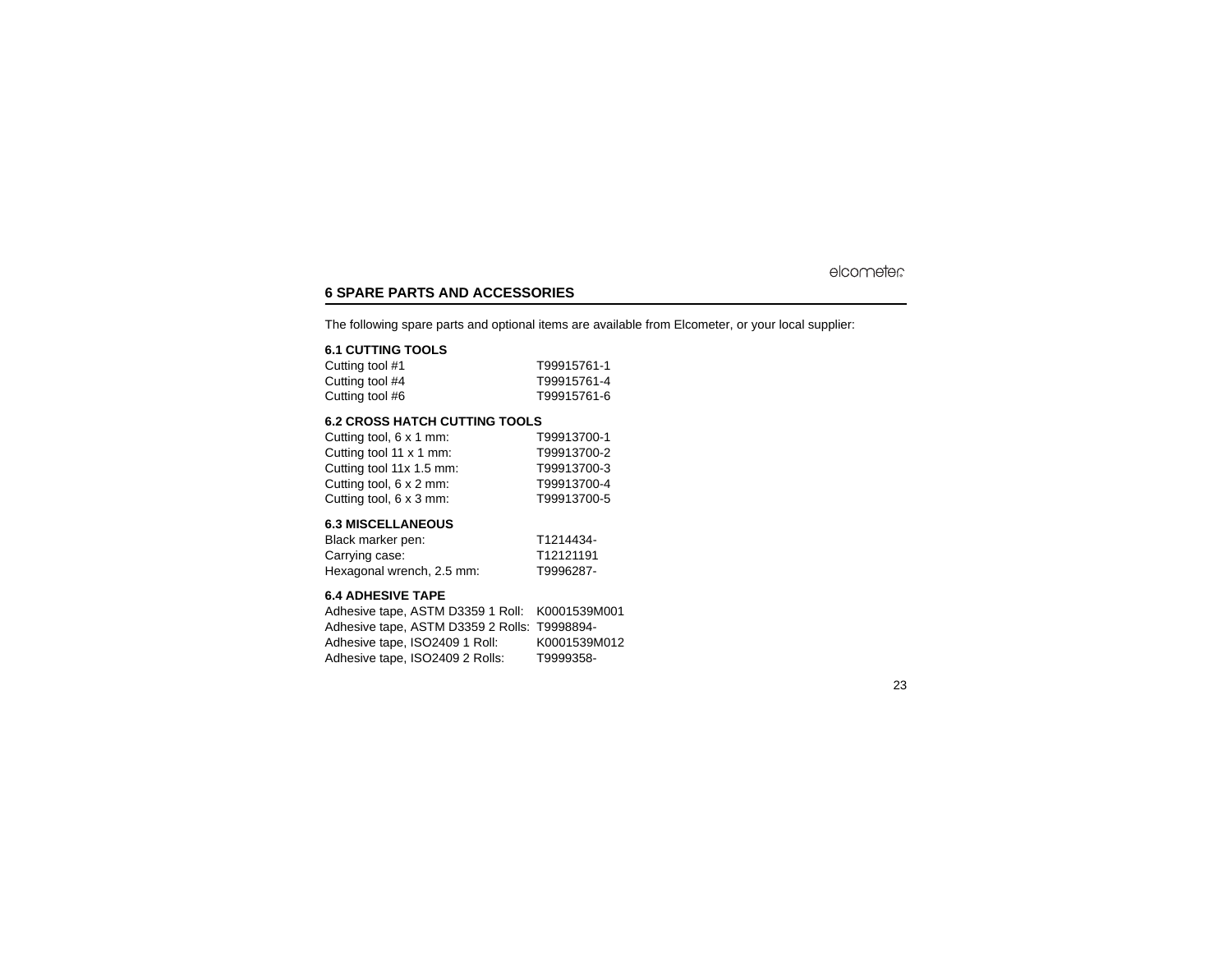# <span id="page-25-0"></span>**7 MAINTENANCE**

The Elcometer 121/4 P.I.G. is designed to give many years reliable service under normal operating and storage conditions.

If the cuts become ragged, replace the cutter tool. If the light does not work, replace the battery.

[The gauge does not contain any other user-serviceable components. In the unlikely event of a fault, the](http://www.elcometer.com) gauge should be returned to your local Elcometer supplier or directly to Elcometer. The warranty will be invalidated if the instrument has been opened. Contact details can be found on the outside cover of these [instructions and at](http://www.elcometer.com) www.elcometer.com

#### <span id="page-25-1"></span>**8 TECHNICAL DATA**

| Gauge range:              | Depends upon cutting tool; see tables on pages 7 & 12  |
|---------------------------|--------------------------------------------------------|
| Microscope magnification: | 50x                                                    |
| Microscope scale range:   | Metric: 0 to 1.8mm; Imperial 0 to 0.07"                |
| Microscope resolution:    | Metric: 0.02mm; Imperial 0.001"                        |
| Accuracy:                 | Depends upon cutting tool cut angle and user's reading |
| Gauge body material:      | Anodised aluminium                                     |
| Power supply (torch):     | 4x AG3 batteries                                       |
| Gauge weight:             | [STANDARD] 369 g (13 oz), [TOP] 383 g (13.5oz)         |
| Gauge dimensions:         | [STANDARD] 110 mm x 75 mm x 30 mm (4.3" x 3" x 1.2")   |
|                           | [TOP] 110 mm x 75 mm x 40 mm (4.3" x 3" x 1.6")        |